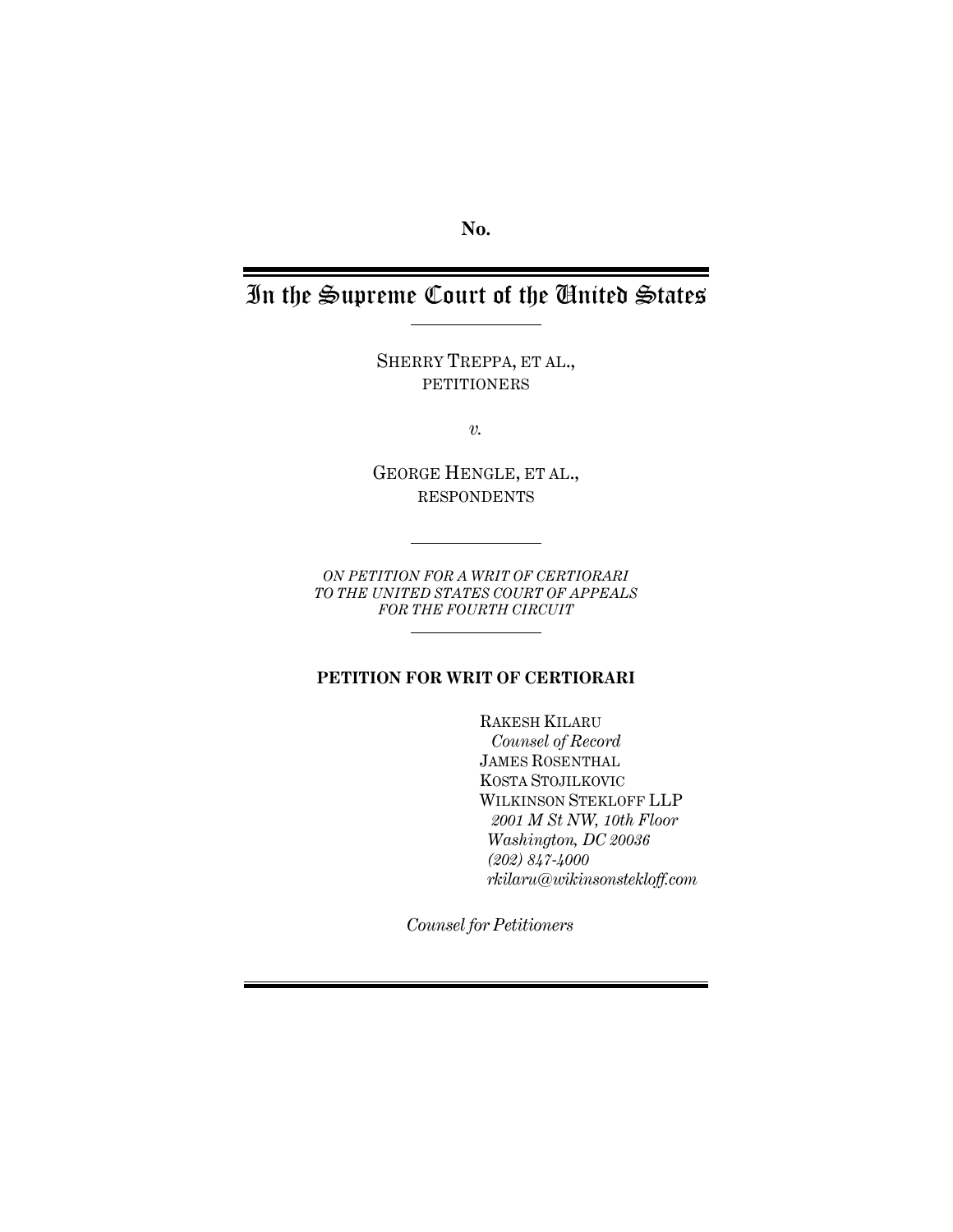# **QUESTIONS PRESENTED FOR REVIEW**

1. Whether a court can invalidate an agreement to have an arbitrator resolve questions of arbitrability (a "delegation clause") based on the court's interpretation of a separate choice-of-law provision.

2. Whether sovereign immunity bars private plaintiffs from suing tribal government officials, in their official capacities, for alleged violations of state law.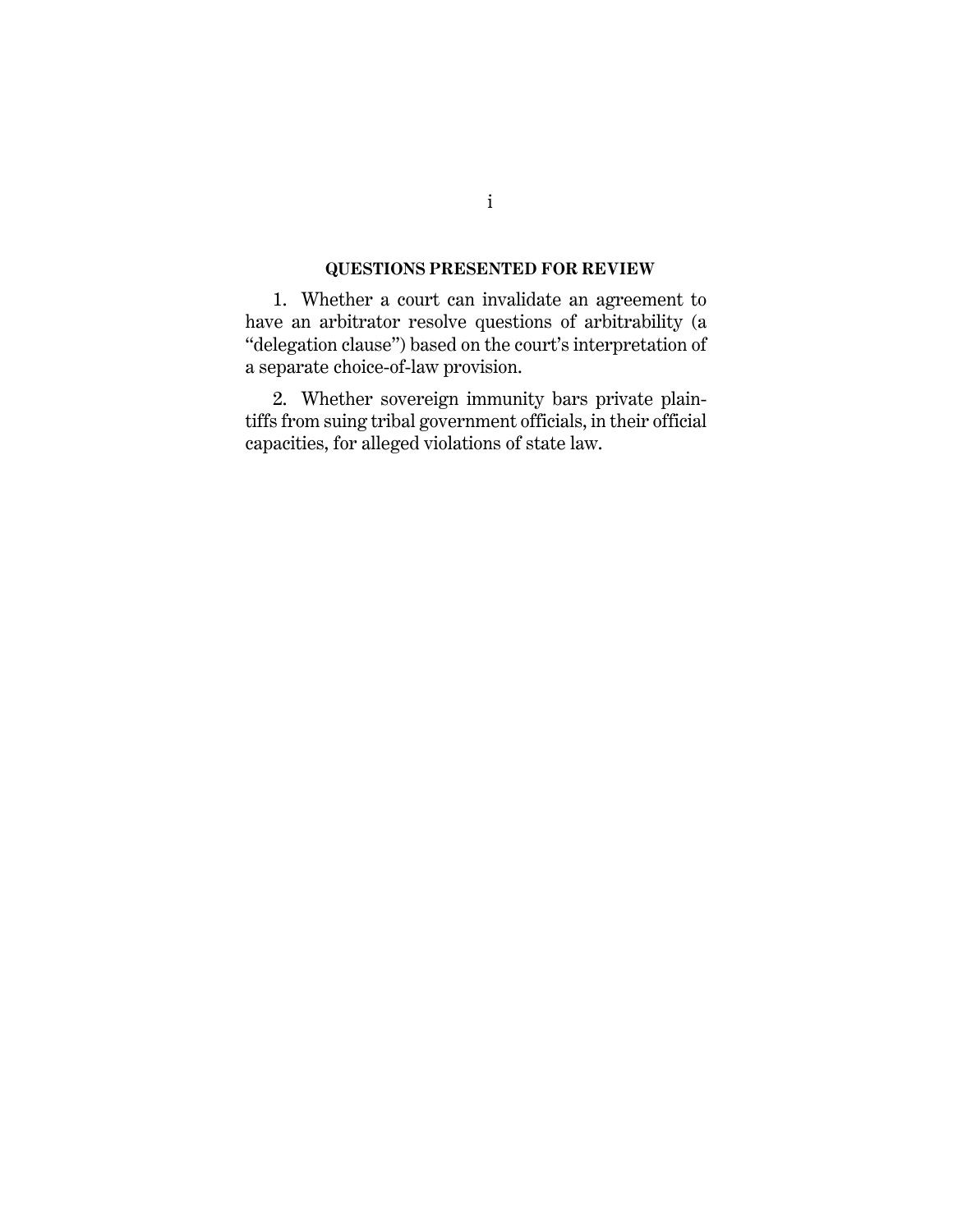#### **LIST OF ALL PARTIES**

Petitioners are Sherry Treppa, Chairperson of the Habematolel Pomo of Upper Lake Executive Council, in her official capacity; Tracey Treppa, Vice-Chairperson of the Habematolel Pomo of Upper Lake Executive Council, in her official capacity; Kathleen Treppa, Treasurer of the Habematolel Pomo of Upper Lake Executive Council, in her official capacity; Carol Munoz, Secretary of the Habematolel Pomo of Upper Lake Executive Council, in her official capacity; Jennifer Burnett, Member-At-Large of the Habematolel Pomo of Upper Lake Executive Council, in her official capacity; Aimee Jackson-Penn, Member-At-Large of the Habematolel Pomo of Upper Lake Executive Council, in her official capacity; and Veronica Krohn, Member-At-Large of the Habematolel Pomo of Upper Lake Executive Council, in her official capacity. Petitioners were defendants-appellants and cross-appellees in the court of appeals.

During the proceedings below, Burnett, Krohn, and Munoz replaced Sam Icay, Amber Jackson, and Iris Picton as parties after a routine Tribal government election.

Two other individuals, Scott Asner and Joshua Landy, were also defendants-appellants and cross-appellees below and are separately petitioning for certiorari.

Respondents, who were plaintiffs-appellees and crossappellants below, and who seek to represent a putative class of similarly situated individuals, are George Hengle, Sherry Blackburn, Willie Rose, Elwood Bumbray, Tiffani Myers, Steven Pike, Sue Collins, and Lawrence Mwethuku.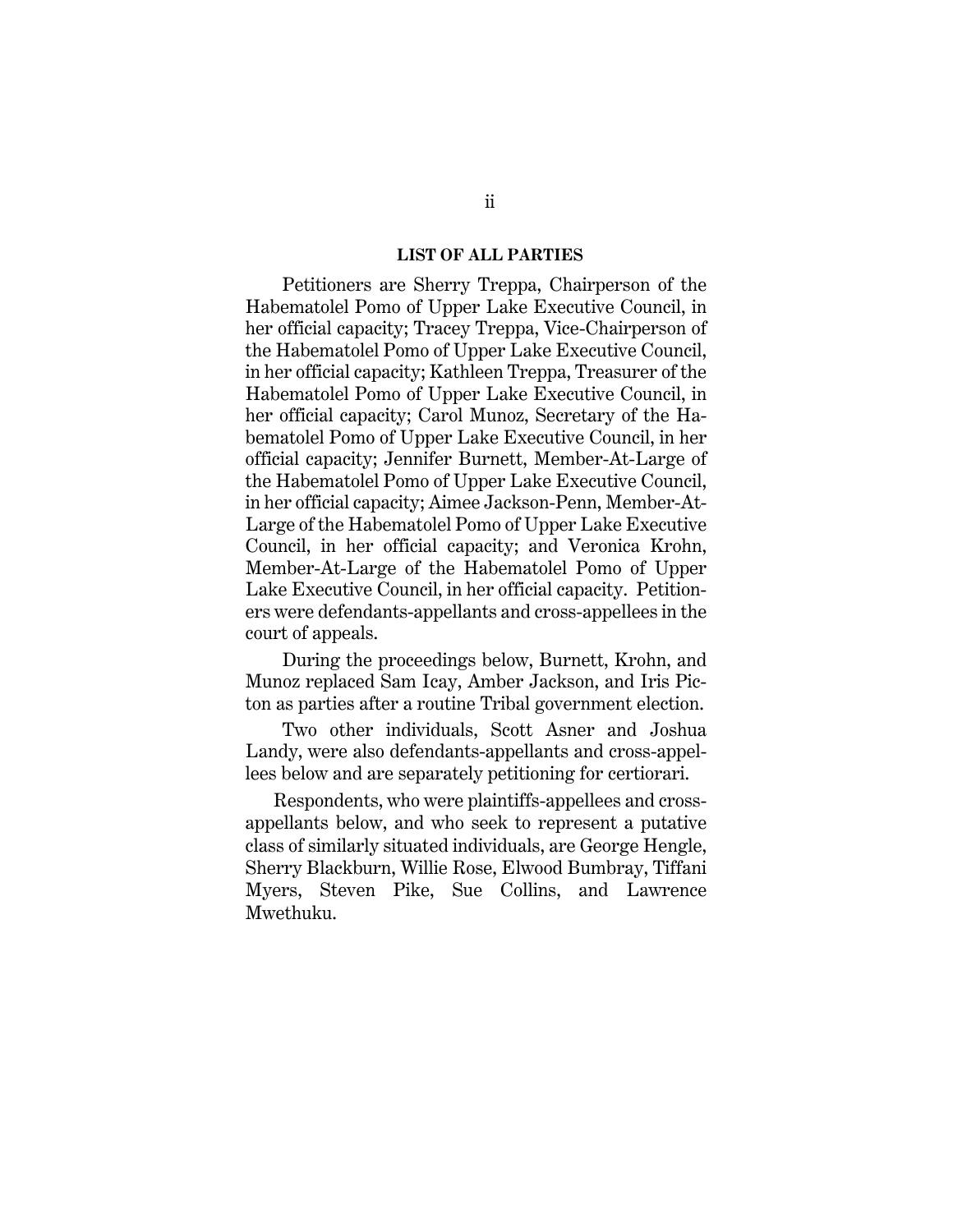The proceedings that are directly related to the case are as follows:

- *Hengle v. Asner*, No. 3:19-cv-00250, United States District Court for the Eastern District of Virginia. Opinion filed January 9, 2020.
- *Hengle v. Treppa*, No. 20-1062, 20-1359, United States Court of Appeals for the Fourth Circuit. Opinion filed November 16, 2021.
- *Hengle v. Asner*, No. 20-1063, 20-1358, United States Court of Appeals for the Fourth Circuit. Opinion filed November 16, 2021.
- *Hengle v. Treppa*, No. 21A237, Supreme Court of the United States. Application for Stay Pending Certiorari denied January 10, 2022.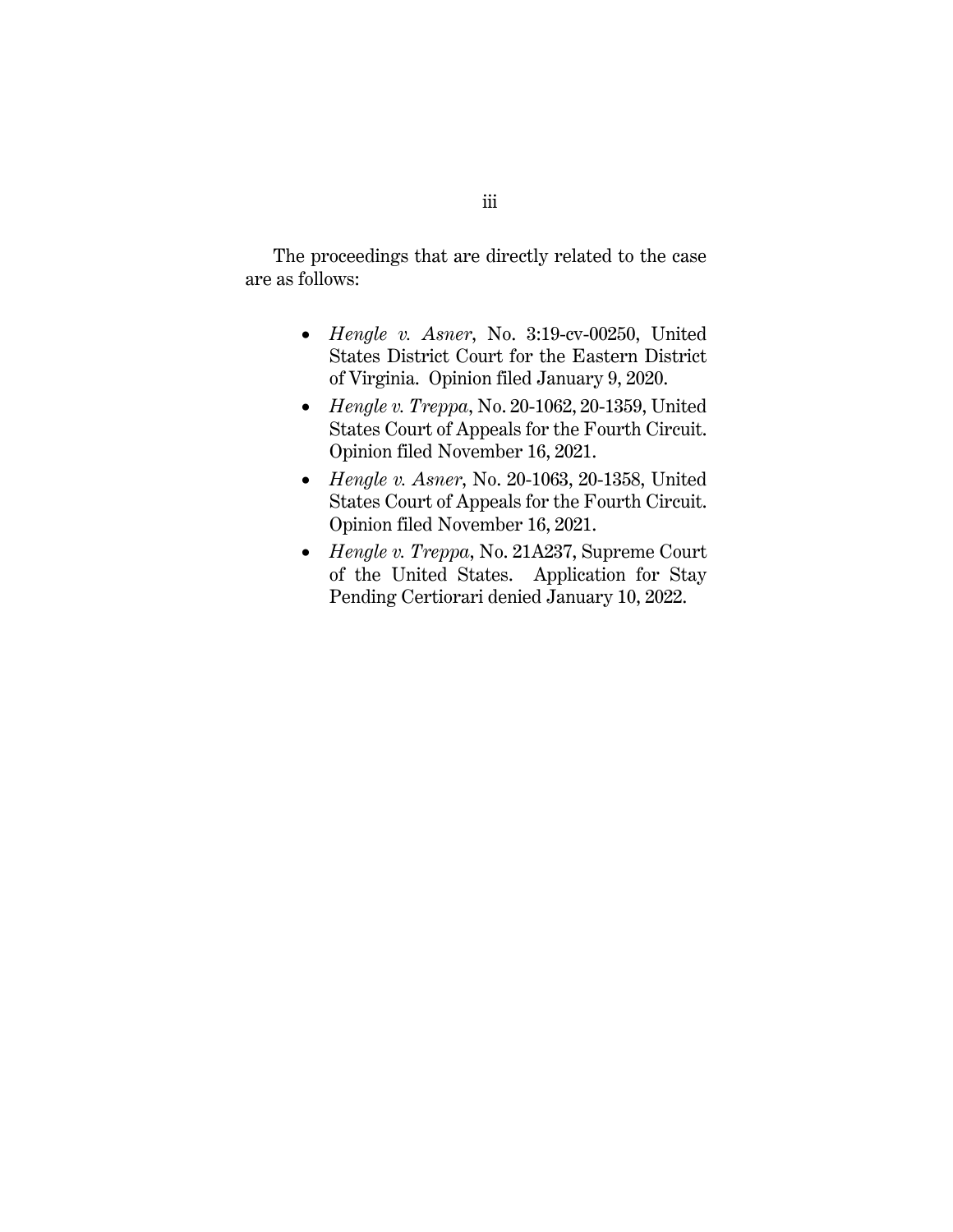# **TABLE OF CONTENTS**

| QUESTIONS PRESENTED FOR REVIEW i                                                                 |
|--------------------------------------------------------------------------------------------------|
|                                                                                                  |
|                                                                                                  |
|                                                                                                  |
|                                                                                                  |
|                                                                                                  |
|                                                                                                  |
| Factual Background And Procedural History4<br>Ι.                                                 |
|                                                                                                  |
|                                                                                                  |
|                                                                                                  |
|                                                                                                  |
| REASONS FOR GRANTING THE PETITION 10                                                             |
| I.<br>This Court should grant review to address                                                  |
| whether a court may refuse to enforce a                                                          |
| delegation clause based on its interpretation                                                    |
|                                                                                                  |
| A. There is a stark and acknowledged circuit                                                     |
|                                                                                                  |
| The majority position conflicts with this<br>В.                                                  |
|                                                                                                  |
| The issue is important and likely to recur,<br>C.<br>and this case presents an ideal vehicle for |
|                                                                                                  |
| II. The Court should also grant review to address                                                |
| whether sovereign immunity precludes                                                             |
| private plaintiffs from suing tribal officials in                                                |
| their official capacities for alleged violations of                                              |
|                                                                                                  |
|                                                                                                  |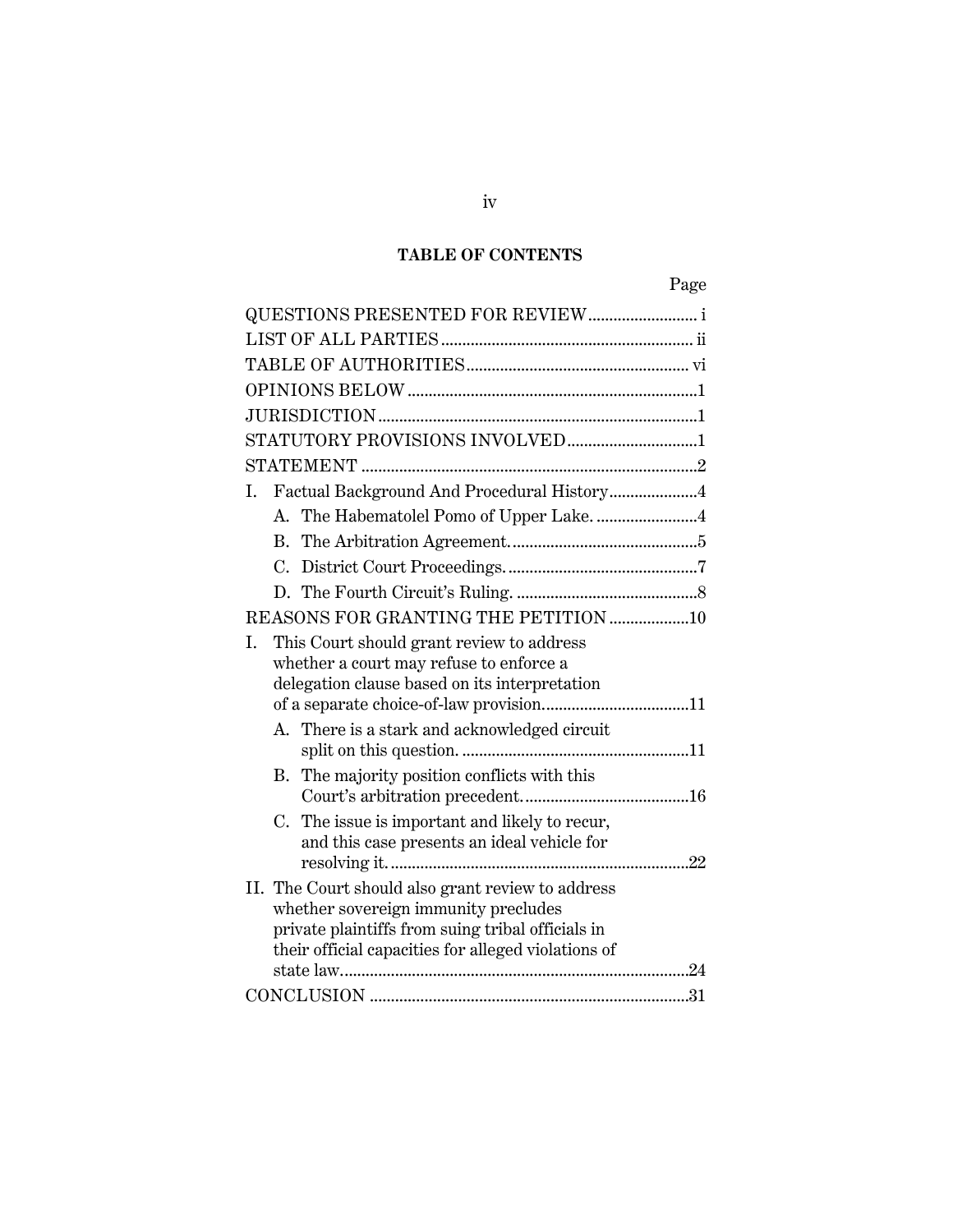# **APPENDIX TABLE OF CONTENTS**

Page APPENDIX A: Opinion of the United States Court of Appeals for the Fourth Circuit, issued November 16, 2021.....................................................1a APPENDIX B: Opinion of the United States District Court for the Eastern District of Virginia, issued January 9, 2020.........................................................68a APPENDIX C:

| Exhibit 93 to Affidavit of Sherry Treppa,        |
|--------------------------------------------------|
| Tiffani Myers Consumer Loan and Arbitration      |
| Agreement, filed in United States District Court |
| for the Eastern District of Virginia             |
|                                                  |

v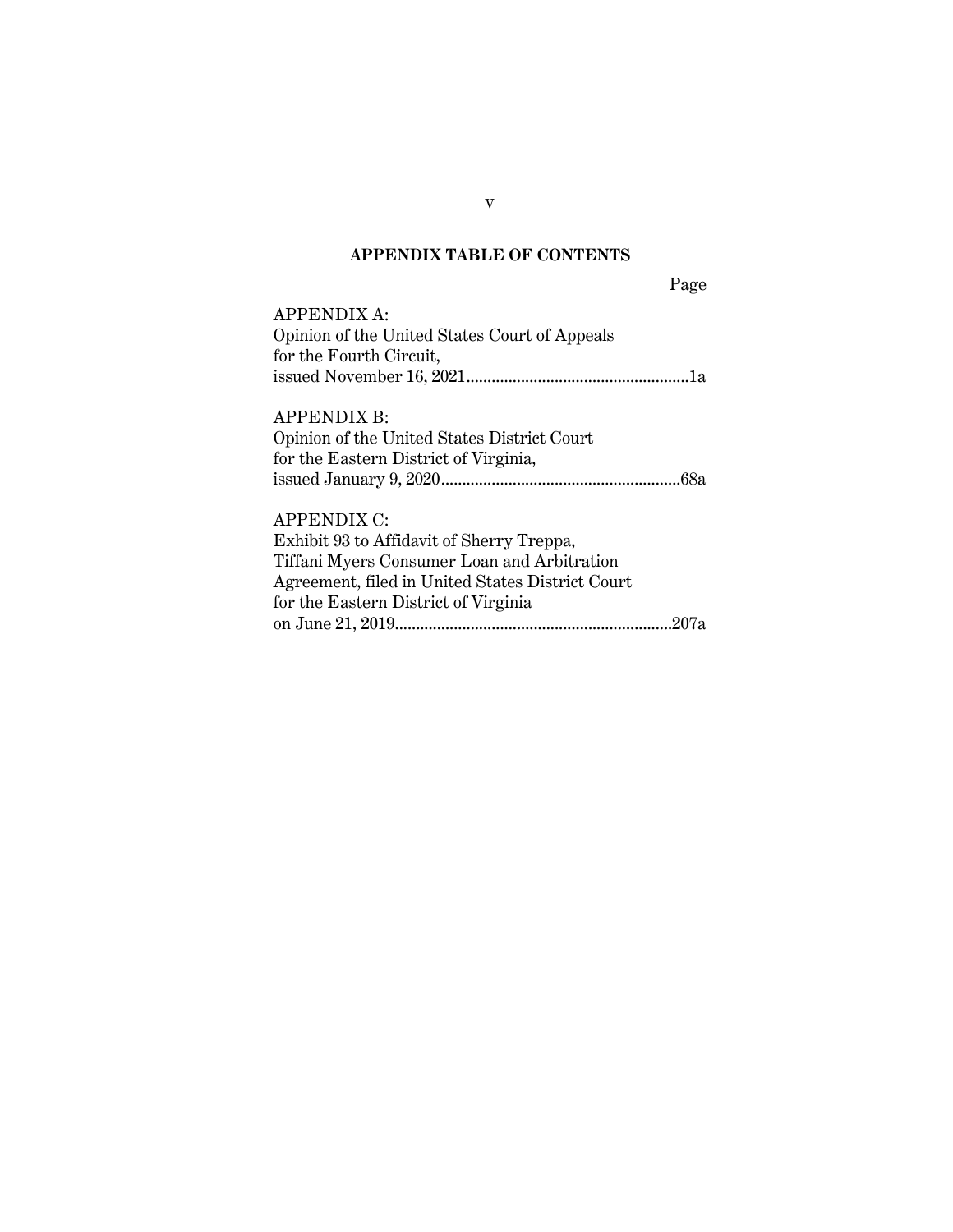# **TABLE OF AUTHORITIES**

Page(s)

| 14 Penn Plaza LLC v. Pyett,                        |
|----------------------------------------------------|
|                                                    |
| American Express Co. v. Italian Colors Restaurant, |
|                                                    |
| Armstrong v. Exceptional Child Ctr., Inc.,         |
|                                                    |
| BG Group, PLC v. Republic of Argentina,            |
|                                                    |
| <i>Brice v. Haynes Invs., LLC,</i>                 |
|                                                    |
| Buckeye Check Cashing, Inc. v. Cardegna,           |
|                                                    |
| Dillon v. BMO Harris Bank, N.A.,                   |
|                                                    |
| Ex parte Young,                                    |
|                                                    |
| Gibbs v. Haynes Invs., LLC,                        |
|                                                    |
| Gibbs v. Sequoia Capital Operations, LLC,          |
|                                                    |
| Gilmer v. Interstate/Johnson Lane Corp.,           |
|                                                    |
| Gingras v. Think Finance, Inc.,                    |
|                                                    |
| Green Tree Financial Corp. Alabama v. Randolph,    |
|                                                    |
| Harvey v. Ute Indian Tribe of Uintah               |
| & Ouray Reservation,                               |
|                                                    |

vi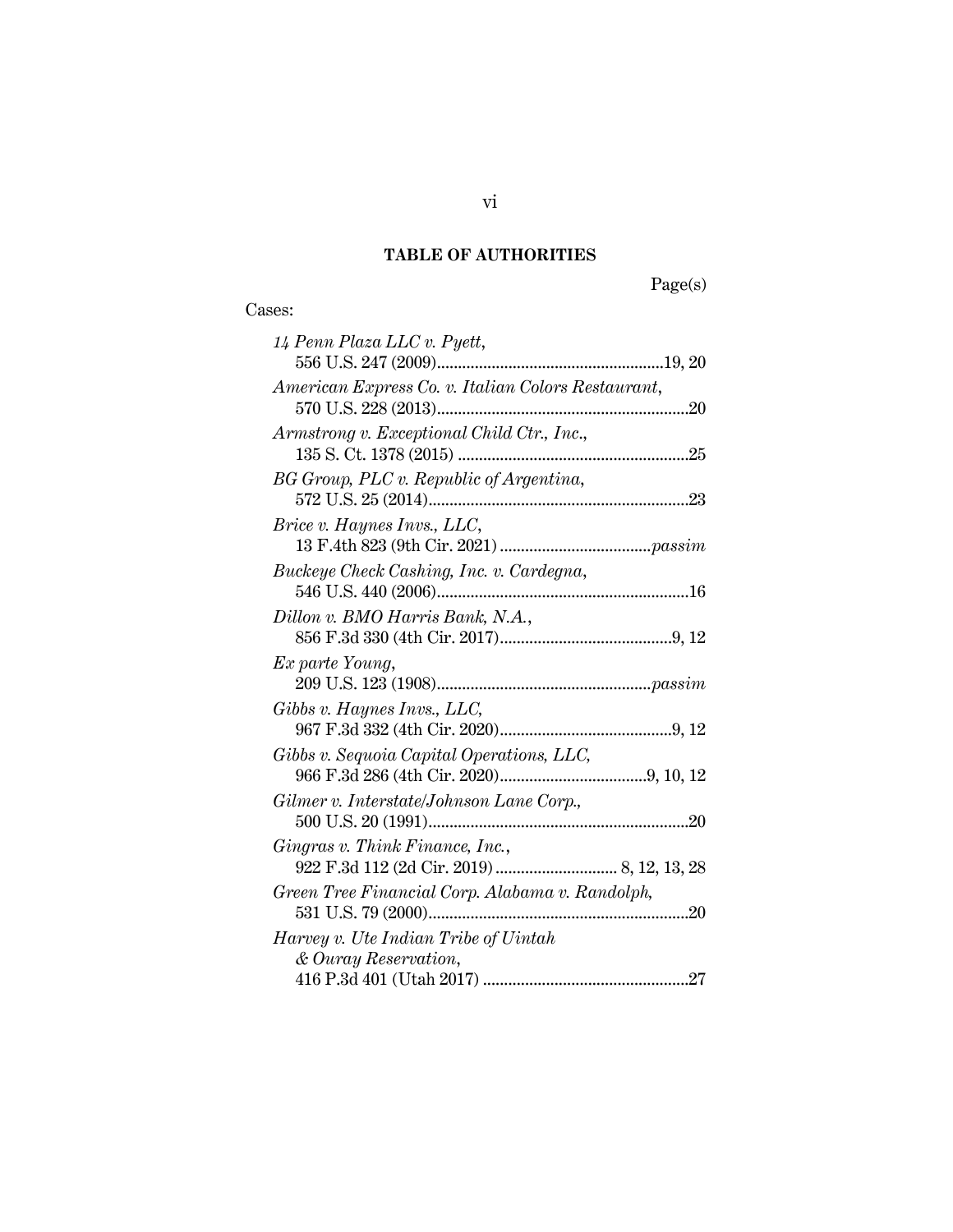| т,<br>c. |  |
|----------|--|
|          |  |

Cases—continued: *Hayes v. Delbert Servs. Corp.*, 811 F.3d 666 (4th Cir. 2016).........................................9, 12 *Henry Schein, Inc. v. Archer & White Sales*, 139 S. Ct. 524 (2019) ............................................ 16, 17, 20 *In re StockX Customer Data Security Breach Litigation*, 19 F.4th 873 (6th Cir. 2021) .......................................15, 16 *Kentucky v. Graham*, 473 U.S. 159 (1985)............................................................25 *Kiowa Tribe of Oklahoma v. Mfg. Techs., Inc.*, 523 U.S. 751 (1998)............................................................25 *Lewis v. Clarke*, 137 S. Ct. 1285 (2017) .......................................... 25, 28, 30 *Lindo v. NCL (Bahamas), Ltd.*, 652 F.3d 1257 (11th Cir. 2011).........................................19 *Michigan v. Bay Mills Indian Community*, 572 U.S. 782 (2014)...................................................*passim Mitsubishi Motors Corp. v. Soler Chrysler-Plymouth*, *Inc.*, 473 U.S. 614 (1989)............................................... 16, 19, 23 *Moses H. Cone Memorial Hospital v. Mercury Const*. *Corp.*, 460 U. S. 1 (1983).........................................................16, 24 *Okla. Tax Comm'n v. Citizen Band Potawatomi Indian Tribe of Okla.*, 498 U.S. 505 (1991)............................................................ 24 *Pennhurst State Sch. & Hosp. v. Halderman*, 465 U.S. 89 (1983)................................................. 25, 26, 28 *Puyallup Tribe v. Washington Department of Game*, 433 U.S. 165 (1977)............................................................29

vii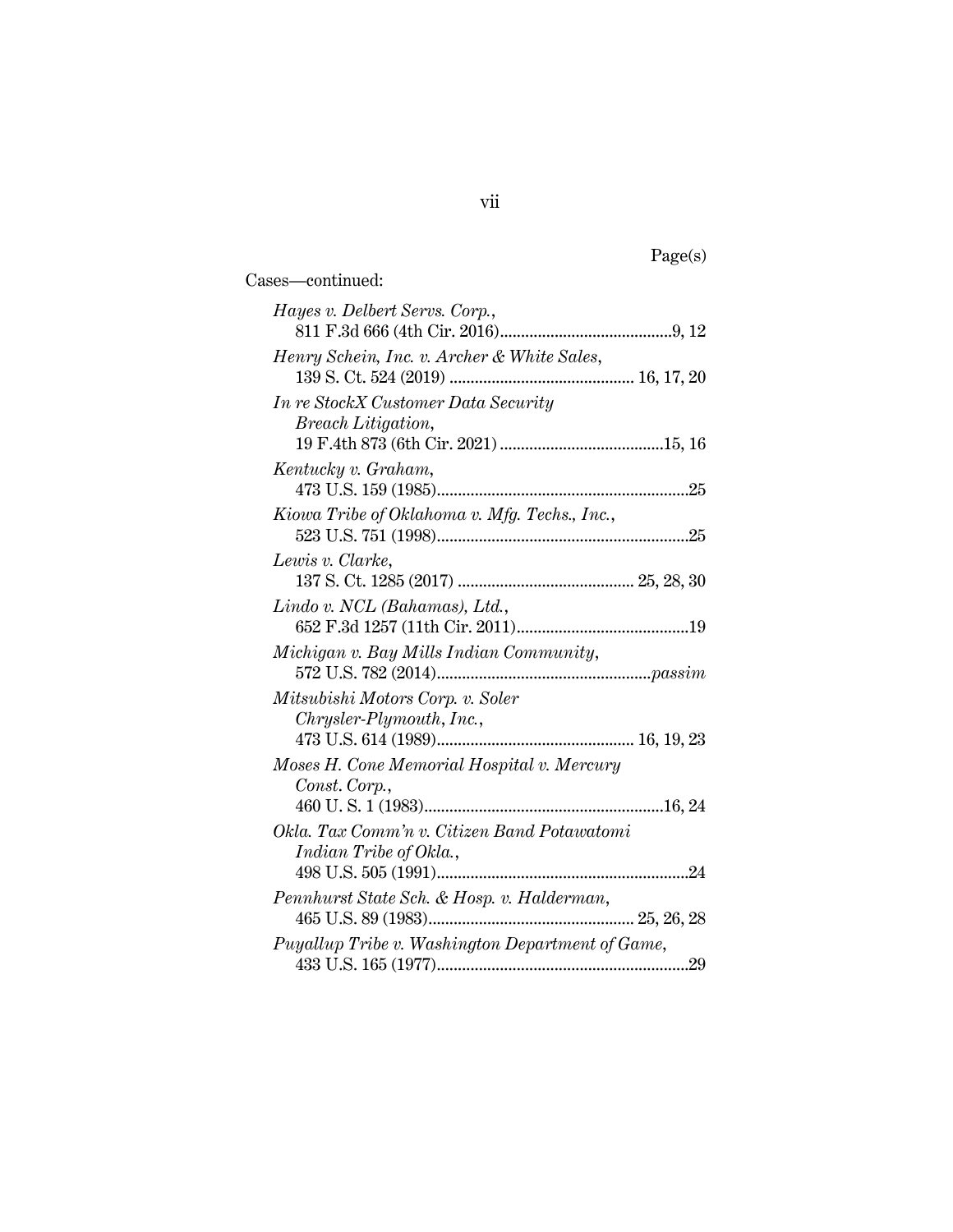| г. |  |
|----|--|
|    |  |

Cases—continued: *Rent-A-Center West, Inc. v. Jackson*, 561 U.S. 63 (2010).....................................................*passim Salt River Project Agr. Imp. & Power Dist. v. Lee*, 672 F.3d 1176 (9th Cir. 2012)........................................... 27 *Santa Clara Pueblo v. Martinez,* 436 U.S. 49 (1978).....................................................*passim Shearson/Am. Exp., Inc. v. McMahon*, 482 U.S. 220 (1987)............................................................20 *Southland Corp. v. Keating*, 465 U.S. 1 (1984)................................................................ 22 *Swiger v. Rosette*, 989 F.3d 501 (6th Cir. 2021)............................................. 22 *Tax Bd. of Cal. v. Hyatt*, 139 S. Ct. 1485 (2019) ....................................................... 30 *Va. Off. for Protec. & Advoc. v. Stewart*, 563 U.S. 247 (2011)............................................................ 25 *Vimar Seguros y Reaseguros, S.A. v. M/V Sky Reefer*, 515 U.S. 528 (1995)............................................... 19, 20, 23 *Wagnon v. Prairie Band Potawatomi Nation*, 546 U.S. 95 (2005)........................................................ 28, 29 *Williams v. Medley Opportunity Fund II, LLP*, 965 F.3d 229 (3d Cir. 2020)..............................................13

#### Statutes: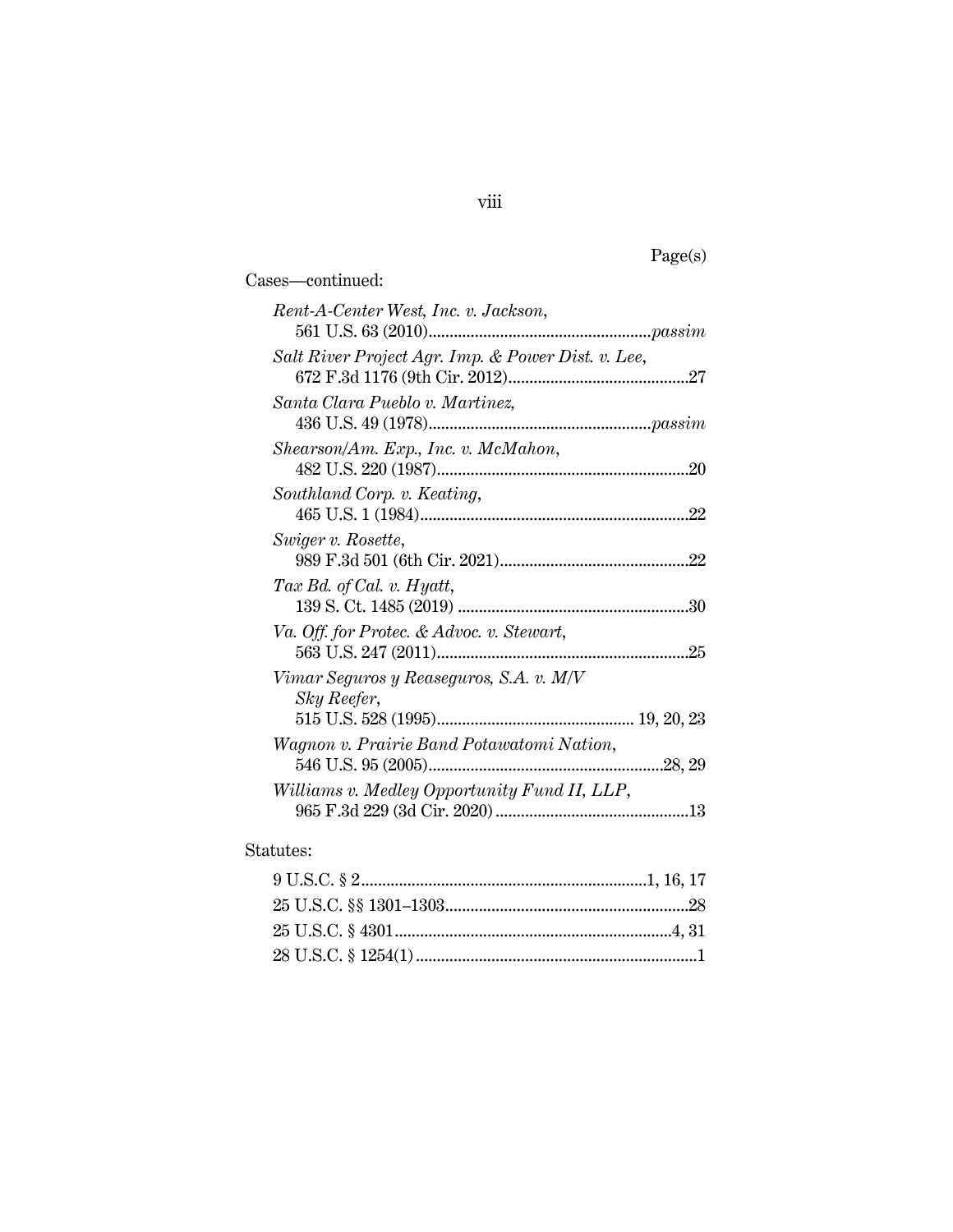#### **PETITION FOR WRIT OF CERTIORARI**

Sherry Treppa, Tracey Treppa, Kathleen Treppa, Carol Munoz, Jennifer Burnett, Aimee Jackson-Penn, and Veronica Krohn, all proceeding in their official capacities as elected government officials of the Habematolel Pomo of Upper Lake Tribe, respectfully petition for a writ of certiorari to review the judgment of the United States Court of Appeals for the Fourth Circuit in this case.

#### **OPINIONS BELOW**

The opinion of the court of appeals (Pet. App. 1a–67a) is reported at 19 F.4th 324 (4th Cir. 2021). The opinion of the district court denying the motion to compel arbitration and granting in part and denying in part Petitioners' motion to dismiss (Pet. App. 68a–206a) is reported at 433 F. Supp. 3d 825 (E.D. Va. 2020).

#### **JURISDICTION**

The court of appeals entered its judgment on November 16, 2021. Pet. App. 1a. This Court has jurisdiction under 28 U.S.C. § 1254(1).

## **STATUTORY PROVISIONS INVOLVED**

Section 2 of the Federal Arbitration Act, 9 U.S.C. § 2, provides that:

A written provision in any maritime transaction or a contract evidencing a transaction involving commerce to settle by arbitration a controversy thereafter arising out of such contract or transaction, or the refusal to perform the whole or any part thereof, or an agreement in writing to submit to arbitration an existing controversy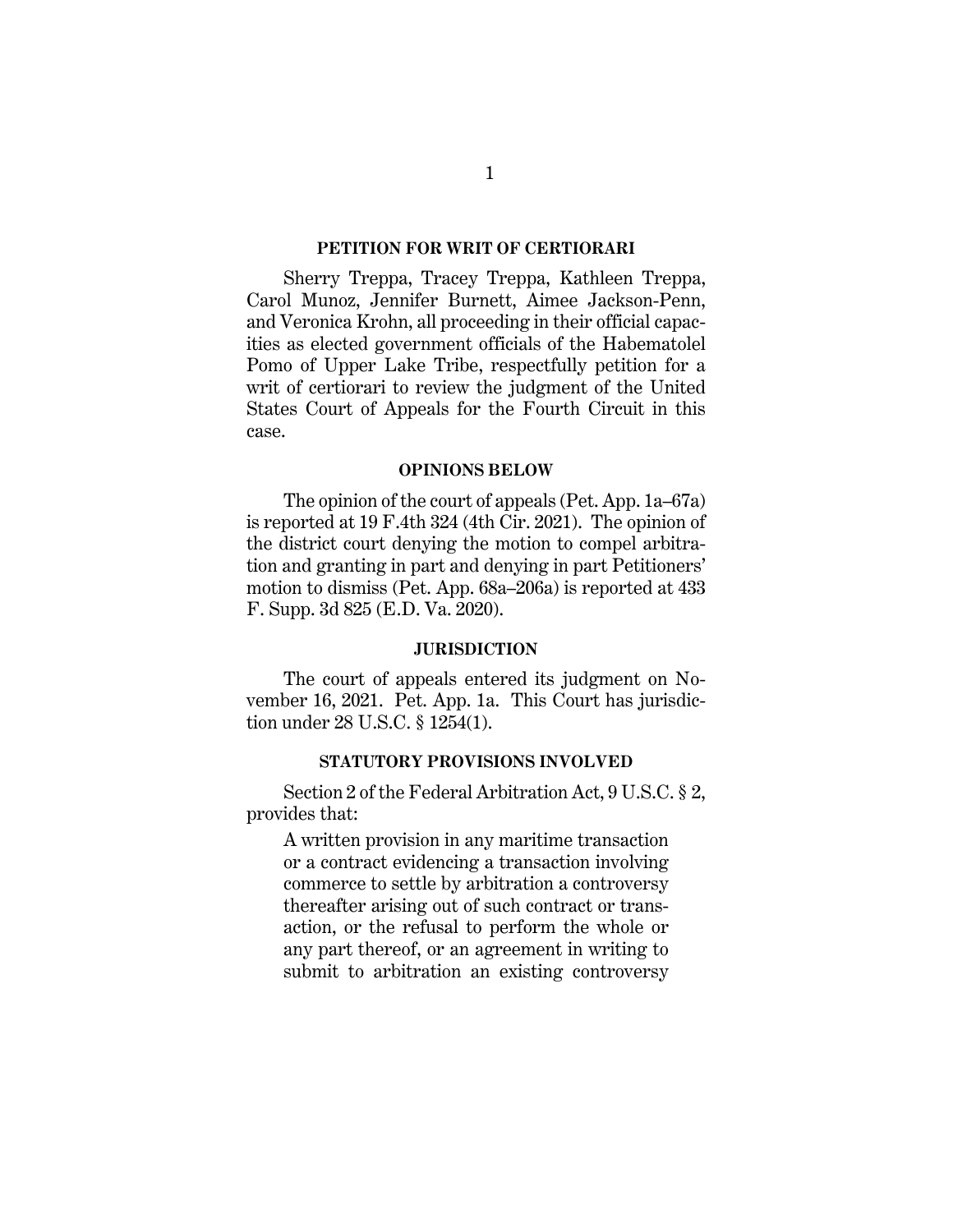arising out of such a contract, transaction, or refusal, shall be valid, irrevocable, and enforceable, save upon such grounds as exist at law or in equity for the revocation of any contract.

#### **STATEMENT**

This case is an ideal vehicle for resolving two important legal questions with broad consequences not just for tribal governments, but also businesses and sovereigns throughout the Nation.

The first question is whether a court can invalidate a delegation clause in an arbitration agreement based on its interpretation of a separate choice-of-law provision applicable to the whole agreement. In *Rent-A-Center West, Inc. v. Jackson*, this Court held that "parties can agree to arbitrate 'gateway' questions of 'arbitrability,'" and that these agreements—known as "delegation clauses" must be enforced unless a litigant "challenge[s] the[m] specifically." 561 U.S. 63, 68–69, 72 (2010). Since then, the circuits have divided over what it means to "specifically challenge" a delegation clause. The Second, Third, and Fourth Circuits have held that a court can invalidate a delegation clause based on a challenge grounded in a separate choice-of-law provision. By contrast, the Sixth and Ninth Circuits have understood *Rent-A-Center* to permit a court to invalidate a delegation clause only if there is a flaw with that specific clause.

The Court should grant review to resolve this square and acknowledged conflict and reverse the opinion below. *Rent-A-Center* makes clear that a court cannot invalidate a delegation clause based on an argument applicable to the arbitration agreement generally. But that is precisely what the Fourth Circuit did. It first invalidated a delegation clause on the theory that the arbitration agreement's choice-of-law provision nullified federal law (a so-called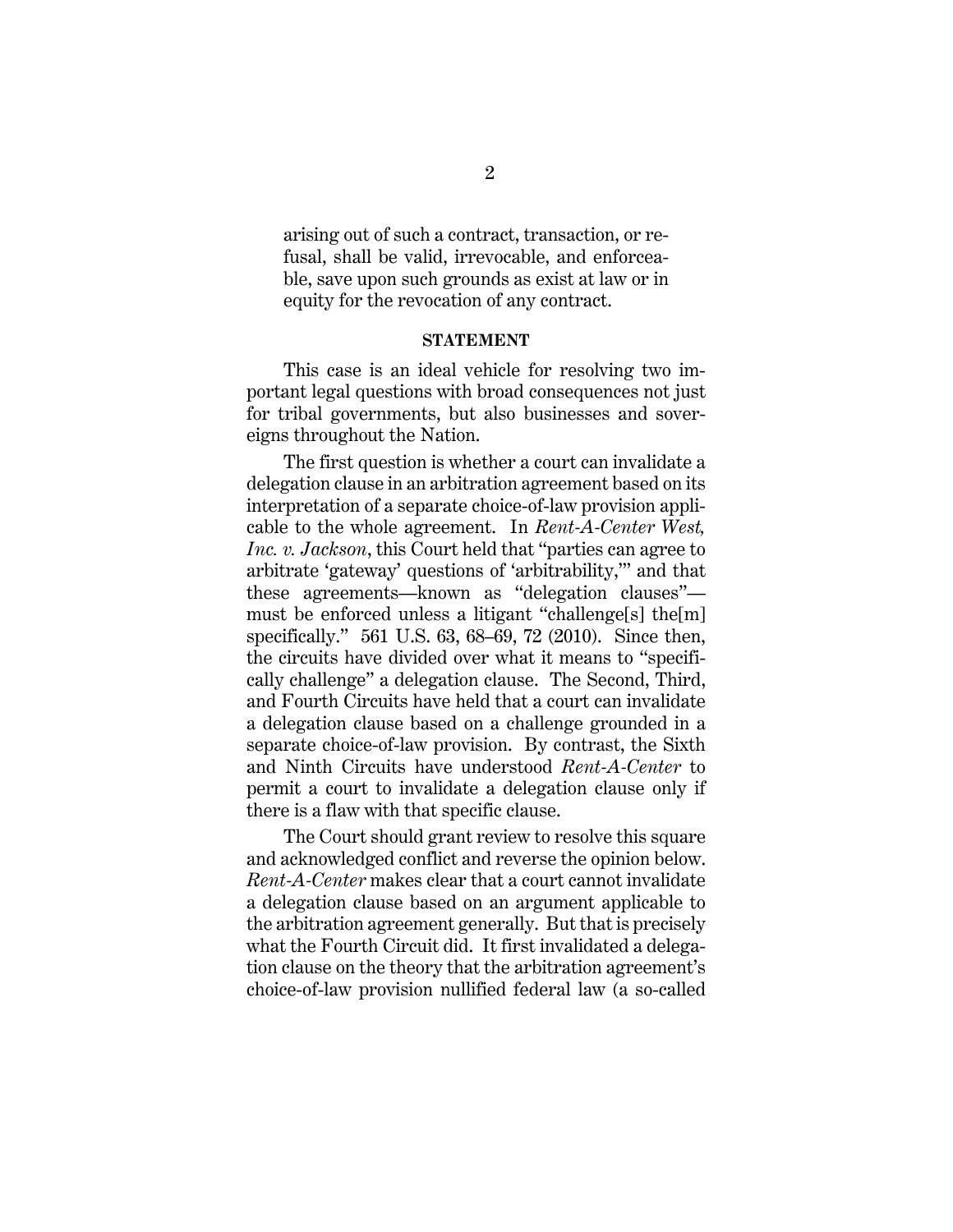"prospective waiver"). It then invalidated the whole arbitration agreement on the *exact same reasoning*. Allowing the ruling below to stand would thus nullify *Rent-A-Center* and more recent decisions applying its reasoning.

The Court should also grant review to address whether sovereign immunity bars private plaintiffs from suing tribal government officials in their *official capacities* for alleged violations of *state* law. That theory sounds iconoclastic because it is. This Court has never held that sovereign government officials can be bound by the law of a co-equal sovereign absent clear direction from Congress. The Fourth Circuit took that novel step based on an isolated passage in this Court's opinion in *Michigan v. Bay Mills Indian Community*, 572 U.S. 782 (2014). But that opinion underscored longstanding principles of tribal sovereign immunity—including that only Congress has the authority to abrogate it. There is no reason to think that *Bay Mills* surreptitiously created a novel pathway around sovereign immunity that would upend decades' worth of precedent.

Both issues are cleanly presented and broadly consequential. The Fourth Circuit's arbitration ruling provides a roadmap for courts to invalidate delegation clauses based on their own views of the merits of arbitrability. The sovereign immunity ruling provides a roadmap for private plaintiffs to bury government officials in a flurry of lawsuits every time they attempt to follow their duly enacted laws in dealing with third parties geographically located outside their borders. Taken together, those rulings dramatically hamper tribes' efforts to become politically and economically self-sufficient, in direct contradiction of Congressional policy.

Certiorari should be granted.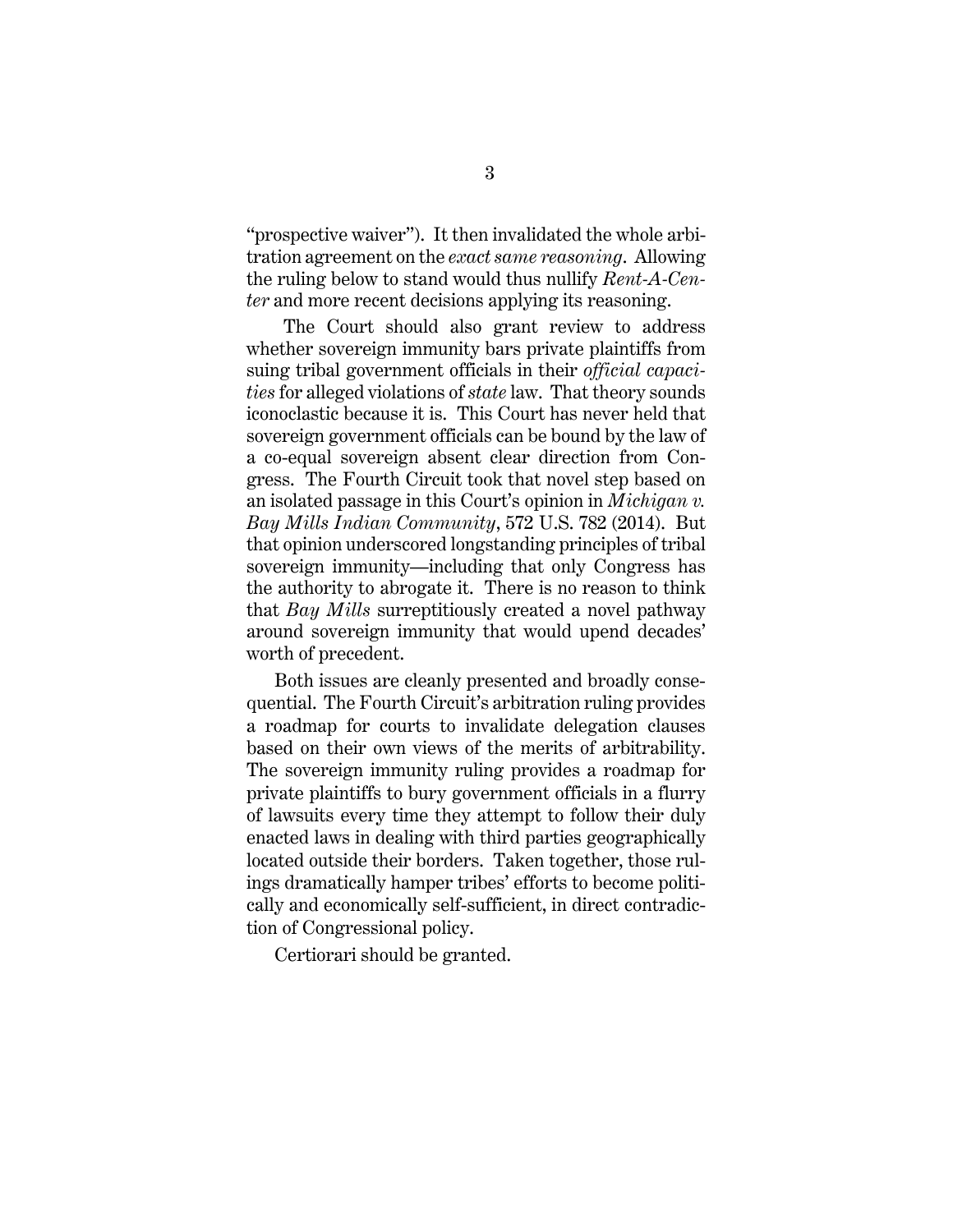## **I. FACTUAL BACKGROUND AND PROCEDURAL HISTORY**

#### **A. The Habematolel Pomo of Upper Lake.**

The Habematolel Pomo of Upper Lake ("the Tribe") is a federally recognized Indian tribe. The Tribe's reservation is located in Clear Lake Basin, a rural area in Northern California. The Tribe's Executive Council enacts and administers the Tribe's laws. Petitioners Sherry Treppa, Tracey Treppa, Kathleen Treppa, Carol Munoz, Jennifer Burnett, Aimee Jackson-Penn, and Veronica Krohn are the current members of the Tribe's Executive Council.

Like other Indian tribes, and pursuant to federal policy, the Tribe strives for a self-sustaining economy so that it need not rely on the federal government. *See* Native American Business Development, Trade Promotion, and Tourism Act of 2000, 25 U.S.C. § 4301. But the most common tribal economic development business—gaming proved unsuccessful for the Tribe given its remote location and limited land base. C.A. App. 72–73. The Tribe, like many others, thus turned to e-commerce, specifically the online financial services industry. C.A. App. 73.

As a sovereign government, the Tribe's Executive Council passed its own financial services law ("the Ordinance") to govern its businesses and provide comprehensive protections to consumers who choose to access services from the Tribe's jurisdiction. C.A. App. 86–87. Among other protections, the Ordinance incorporates the substantive standards of numerous federal consumer protection statutes, including the Dodd-Frank Wall Street Reform and Consumer Protection Act, the Truth in Lending Act, the Fair Credit Reporting Act, the Equal Credit Opportunity Act, and Section 5 of the Federal Trade Commission Act, which prohibits unfair or deceptive acts. C.A. App. 87. Like some other sovereigns, including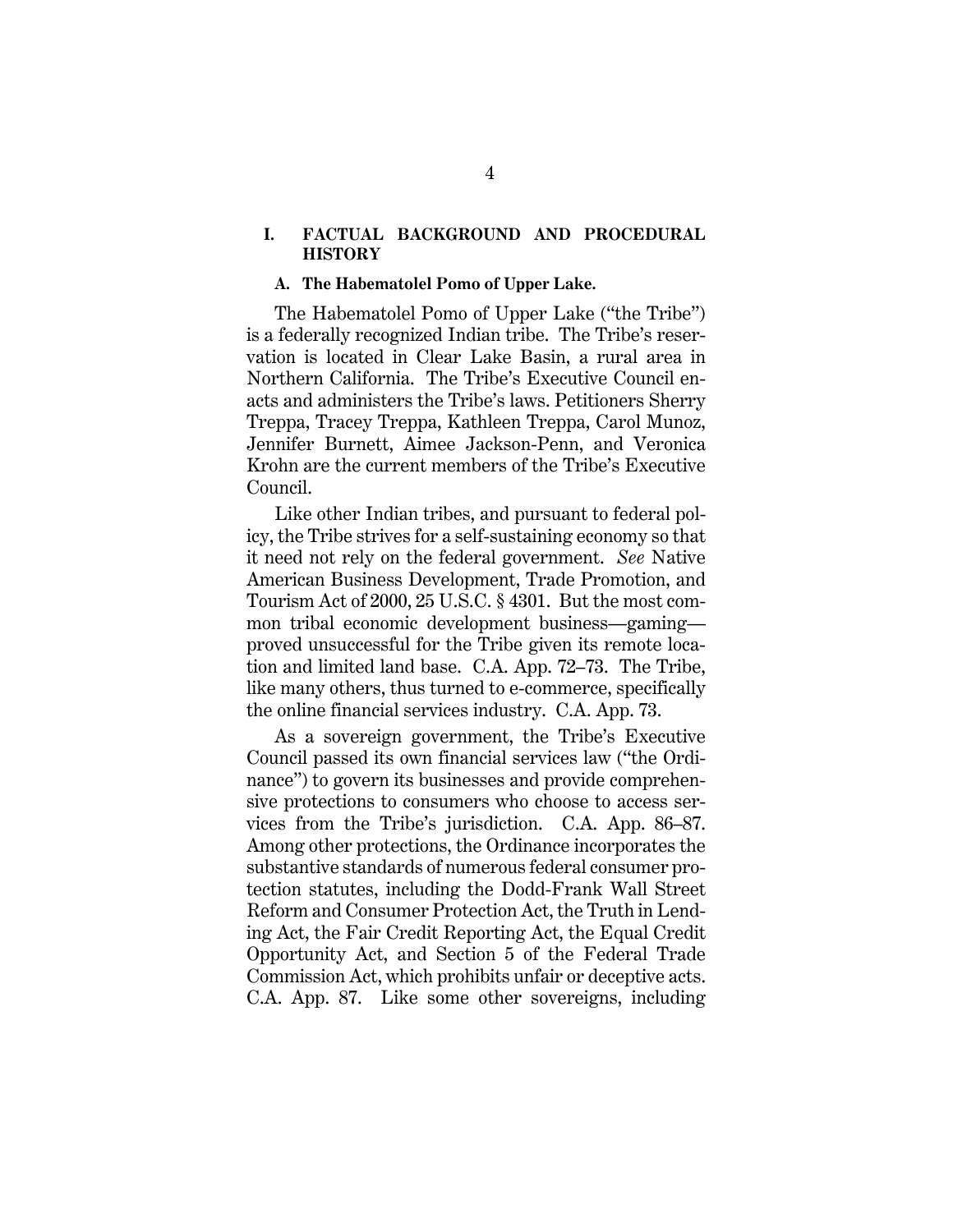Utah, the Tribe elected not to include a usury limit in its Ordinance. Pet. App. 11a; C.A. App. 1751–753. As a result, non-deceptive unsecured loans at high interest rates—priced to reflect the credit risk presented by the customers—are generally legal under the Tribe's law, as they are in several states.

Through legislation enacted by the Executive Council, the Tribe then established entities (the "Tribal businesses") that allow customers to enter the Tribe's jurisdiction through the internet to obtain short-term unsecured loans. C.A. App. 90–91. It is undisputed that these businesses are arms of the Tribe and entitled to share in its sovereign immunity. The Executive Council constitutes the Board of Directors of each of these businesses. C.A. App. 118–19.

#### **B.The Arbitration Agreement.**

Borrowers who contract with the Tribal businesses must electronically sign a "Consumer Loan and Arbitration Agreement." Pet. App. 208a. The agreement requires arbitration of claims against the Tribal businesses, as well as against "affiliated entities" and other third parties. Pet. App. 224a. The agreement provides that any disputes will be subject to individualized arbitration, without class action proceedings. Pet. App. 225a. Under the agreement, the arbitration is to be administered by either the AAA or JAMS—the nation's two most prominent arbitration organizations. Pet. App. 225a.

For purposes of this petition, two provisions of the arbitration agreement are particularly salient.

First, the agreement provides that all disputes—including disputes over the enforceability of the arbitration agreement and disputes over federal and state law—will be heard by the arbitrator. The agreement states: "We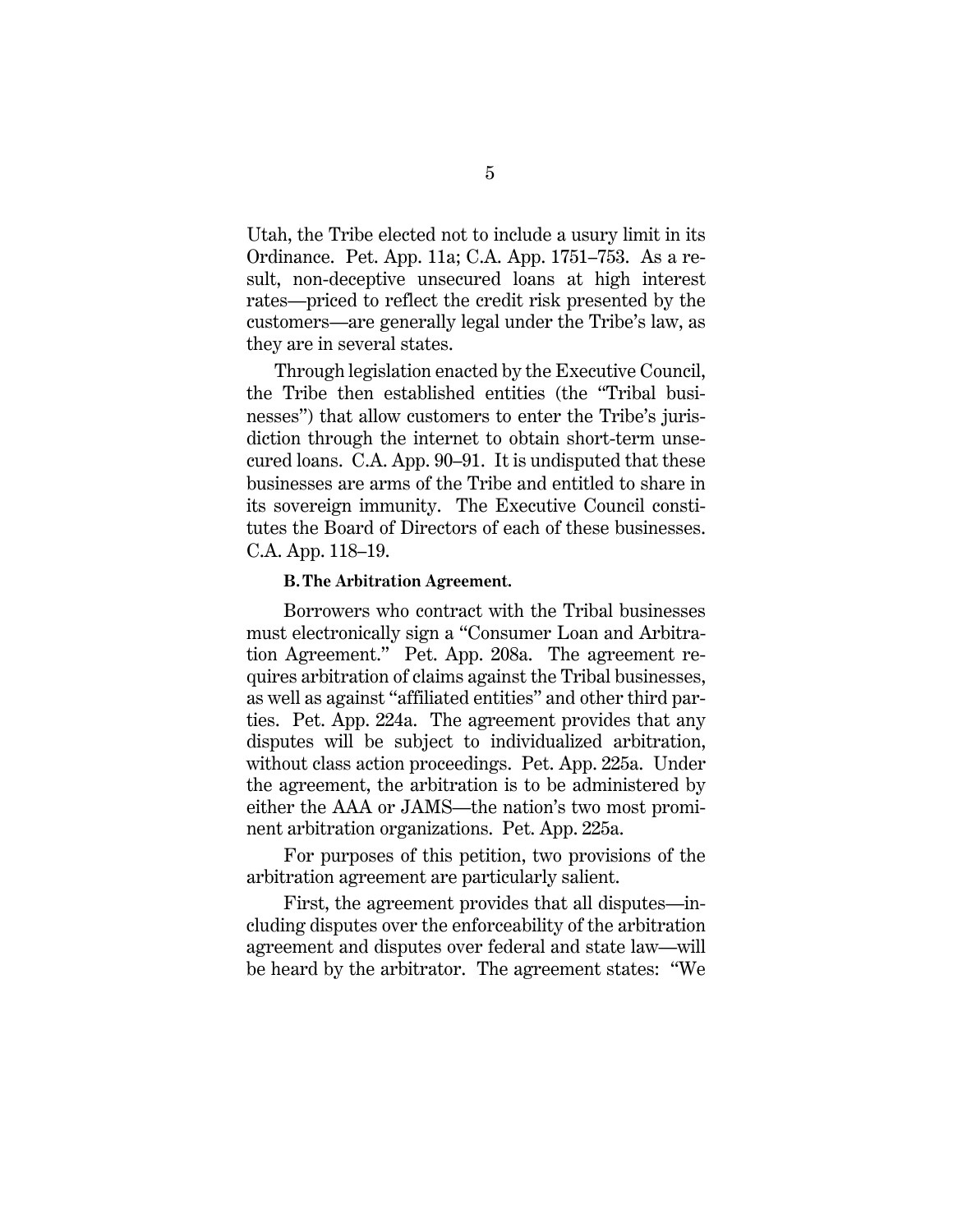will follow and you agree to follow Our policy of arbitrating all disputes, *including the scope and validity of this Arbitration Provision*." Pet. App. 222a (emphasis added). Other provisions of the agreement underscore that the arbitrator shall resolve challenges to the arbitration agreement. *See, e.g.*, Pet. App. 223a (defining "dispute" to include "the validity and scope of this Arbitration Provision and any claim or attempt to set aside this Arbitration Provision").

Second, the agreement includes a choice-of-law provision establishing that arbitration will be governed by Tribal law, rather than state law. The agreement provides that "[t]he parties to such dispute will be governed by the laws of the Habematolel Pomo of Upper Lake and such rules and procedures used by the applicable arbitration organization applicable to consumer disputes," unless those rules are contrary to Tribal law. Pet. App. 226a. It allows the consumer to select the location of arbitration but makes clear that the choice of a location other than "Tribal land shall in no way be construed as a waiver of sovereign immunity or allow for the application of any other law other than the laws of the Habematolel Pomo of Upper Lake." *Ibid.*

The agreement also makes clear that the Federal Arbitration Act applies in arbitration. The agreement establishes that the arbitrator "shall apply applicable substantive Tribal law consistent with the Federal Arbitration Act," and that "any arbitration shall be governed by the FAA and subject to the laws of the Habematolel Pomo of Upper Lake." Pet. App. 227a, 228a. Other provisions of the agreement contemplate the application of other federal laws, and the arbitration of claims arising under them. *See, e.g.*, Pet. App. 223a, 224a, 229a, 232a.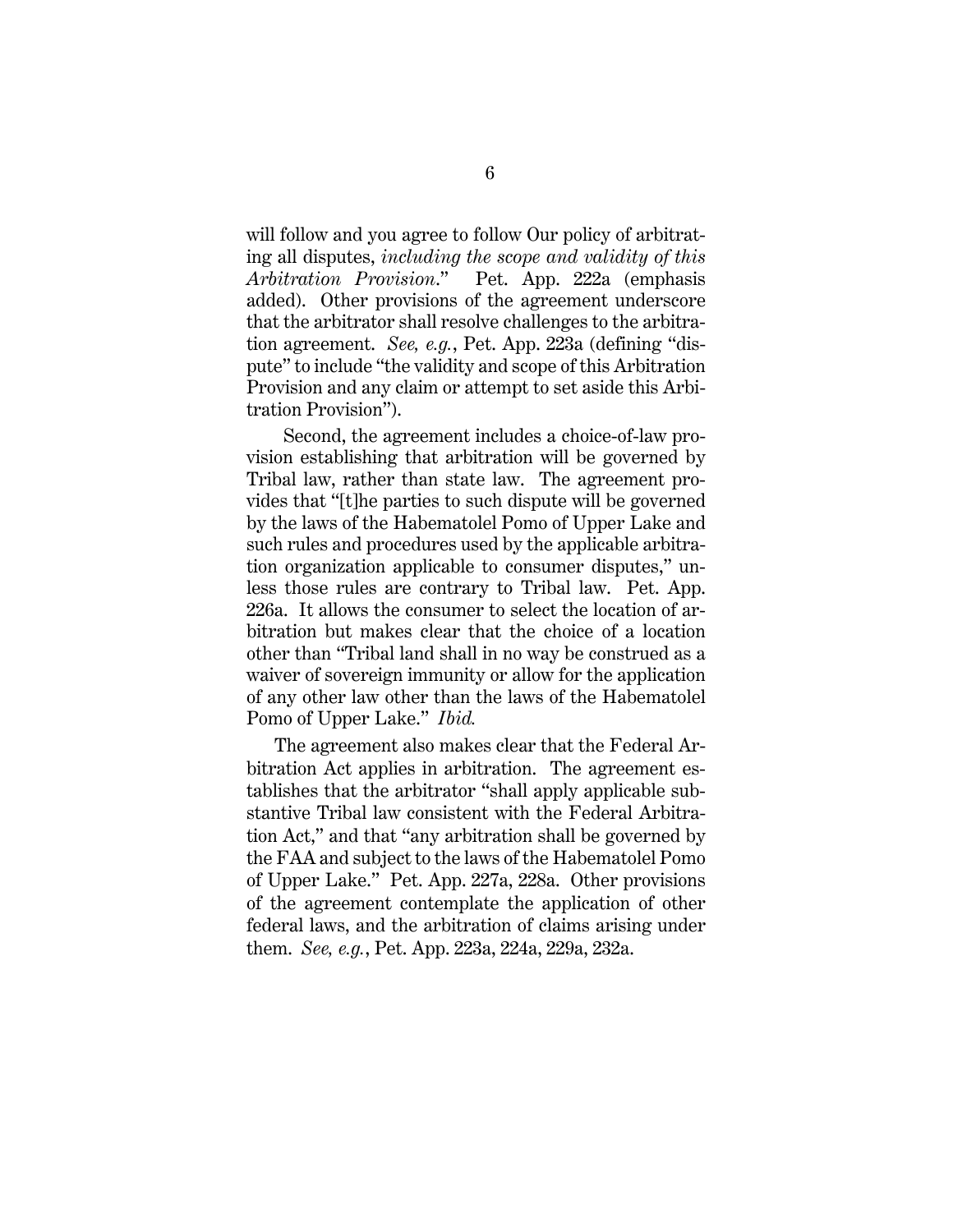#### **C. District Court Proceedings.**

Respondents are a group of Virginia residents who borrowed money from the Tribal businesses subject to the loan agreement described immediately above. In April 2019, Respondents filed a putative class action against the Tribal businesses, seeking damages and equitable relief under RICO and Virginia state law. C.A. App. 31–66. In response, the Tribal businesses moved to compel arbitration and to dismiss on several grounds, including sovereign immunity. In support of their motion to dismiss, the Tribal businesses filed a 91-page affidavit from the Tribe's chairperson, supported by 111 exhibits, conclusively establishing that the Tribal businesses are arms of the Tribe entitled to share in its sovereign immunity. C.A. App. 67–157, 823–27.

In response to that motion, Respondents amended their complaint to drop all claims against the Tribal businesses. C.A. App. 1465–1511. In their place, Respondents sued the members of the Tribe's Executive Council, solely in their official capacities, seeking injunctive relief under RICO and Virginia state law. C.A. App. 1468–469. Petitioners once again moved to compel arbitration and to dismiss.

The district court denied both motions in major part. As to arbitration, the court reasoned that the delegation clause was unenforceable because the choice-of-law provision in the arbitration agreement purportedly nullified federal law and barred the arbitrator from considering federal or state law defenses to arbitrability. Pet. App. 104a–07a. Having set aside that clause, the district court then invalidated the arbitration agreement as a whole "for the same reason," Pet. App. 109a; *see* Pet. App. 110a– 16a, and refused to sever the offending provisions from the contract, Pet. App. 115a–16a.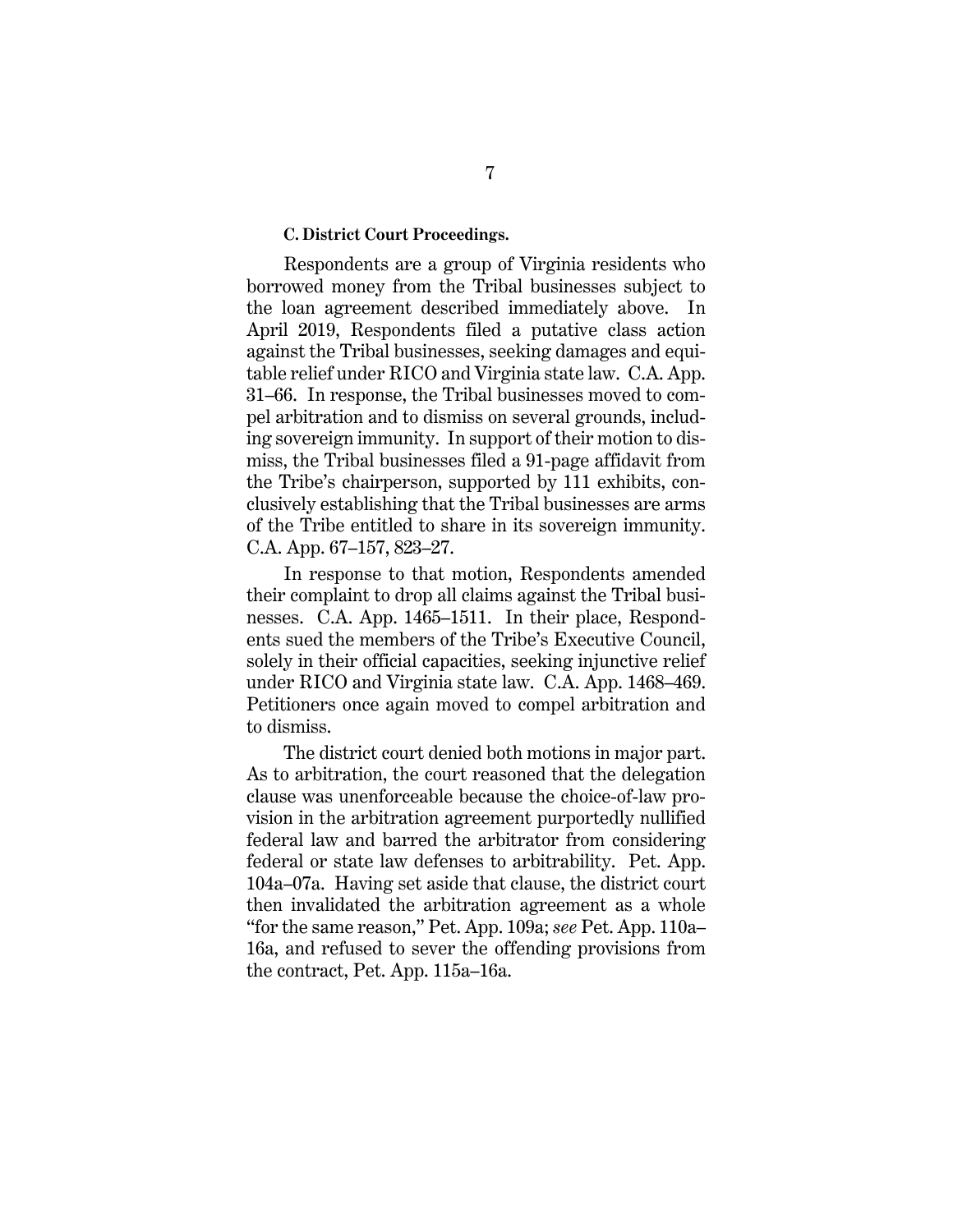As to sovereign immunity, the court largely followed the Second Circuit's reasoning in *Gingras v. Think Finance, Inc.*, 922 F.3d 112 (2d Cir. 2019). Pet. App. 151a. The district court, like the Second Circuit, read this Court's ruling in *Michigan v. Bay Mills Indian Community*, 572 U.S. 782 (2014), to permit "*Ex parte Young*-*style* claims against tribal officials for violations of state law." Pet. App.  $151a<sup>1</sup>$  $151a<sup>1</sup>$ 

# **D.The Fourth Circuit's Ruling.**

Petitioners and their co-defendants appealed the denial of their motions to compel arbitration and to dismiss. The Fourth Circuit affirmed the judgment in its entirety.

Like the district court, the Fourth Circuit first held that both the delegation clause and the whole arbitration agreement were unenforceable under the "so-called 'prospective waiver' doctrine, under which an agreement that prospectively waives 'a party's right to pursue statutory remedies' is unenforceable as a violation of public policy." Pet. App. 17a.

The Fourth Circuit first rejected Petitioners' contention that under the delegation clause, the arbitrator—not the court—should address the validity of the arbitration agreement. In the Fourth Circuit's view, Respondents

<span id="page-16-0"></span> $1$ <sup>1</sup> The district court's opinion also addressed two other issues that are outside the scope of this petition. First, the district court ruled that Virginia law, not Tribal law, applies to the loans, on the theory that enforcing the parties' agreement to apply Tribal law would contravene Virginia public policy. Pet. App. 130a–37a. Second, the district court dismissed Respondents' RICO claim against Petitioners, holding that private parties cannot seek injunctive relief under RICO. Pet. App. 163a–177a. Petitioners sought interlocutory review of the first issue, and the district court elected to certify both issues for appeal. C.A. App. 1851. The Fourth Circuit affirmed the district court's rulings on both grounds. Pet. App. 50a–58a; 58a–66a.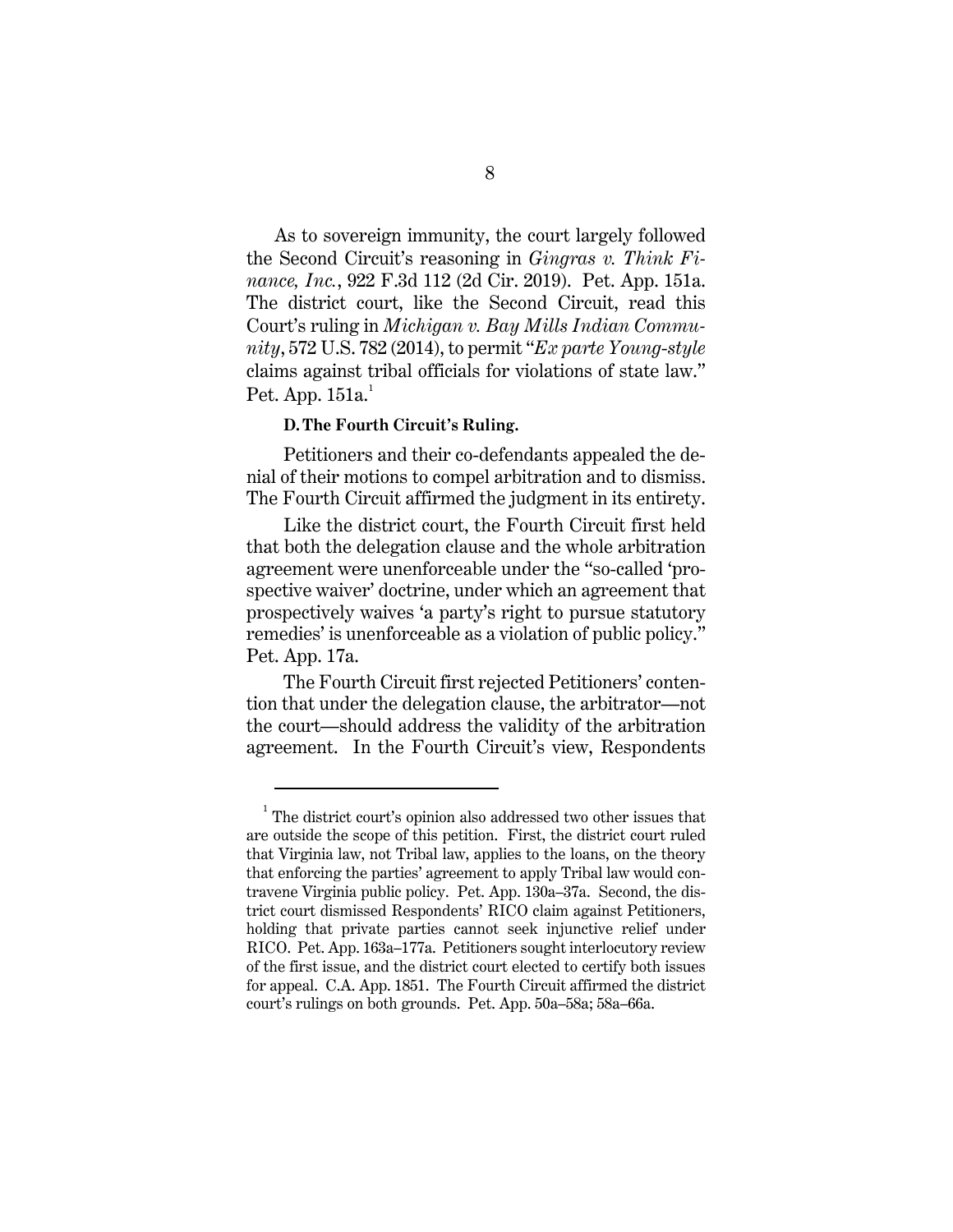"specifically challenged the validity of the delegation clause" by saying they were challenging it, thus opening the door to judicial review of the delegation clause's validity. Pet. App. 21a.

Next, the court held that the delegation clause was invalid under the prospective waiver doctrine. The court concluded that the outcome of this case was dictated by four prior cases in which the Fourth Circuit had invalidated arbitration agreements involving tribal lending. Pet. App. 22a–26a; *see Hayes v. Delbert Servs. Corp.*, 811 F.3d 666 (4th Cir. 2016); *Dillon v. BMO Harris Bank, N.A.*, 856 F.3d 330 (4th Cir. 2017); *Gibbs v. Haynes Invs., LLC,* 967 F.3d 332 (4th Cir. 2020); *Gibbs v. Sequoia Capital Operations, LLC,* 966 F.3d 286 (4th Cir. 2020). In those cases, the court "assessed arbitration provisions requiring application of tribal law to the practical exclusion of other law and, in each case, has held the arbitration provision (including the delegation clause) invalid as a prospective waiver of federal rights." Pet. App. 21a.

The court saw "no material distinction between the case at hand" and those prior cases. Pet. App. 26a. "As in those cases, the choice-of-law clauses of this arbitration provision, which mandate exclusive application of tribal law during any arbitration, operate as prospective waivers." *Ibid.* Based on this observation about the choice-oflaw clause applicable to the arbitration agreement, the court held that "the delegation clause is unenforceable as a violation of public policy." *Ibid.*

The Fourth Circuit noted that the Second and Third Circuits had "reached the same conclusion." Pet. App. 21a n.2. The court acknowledged that the Ninth Circuit had reached a conflicting conclusion when it "upheld a delegation clause in a tribal lending agreement" identical to one the Fourth Circuit had previously invalidated. Pet. App. 21a–22a n.2.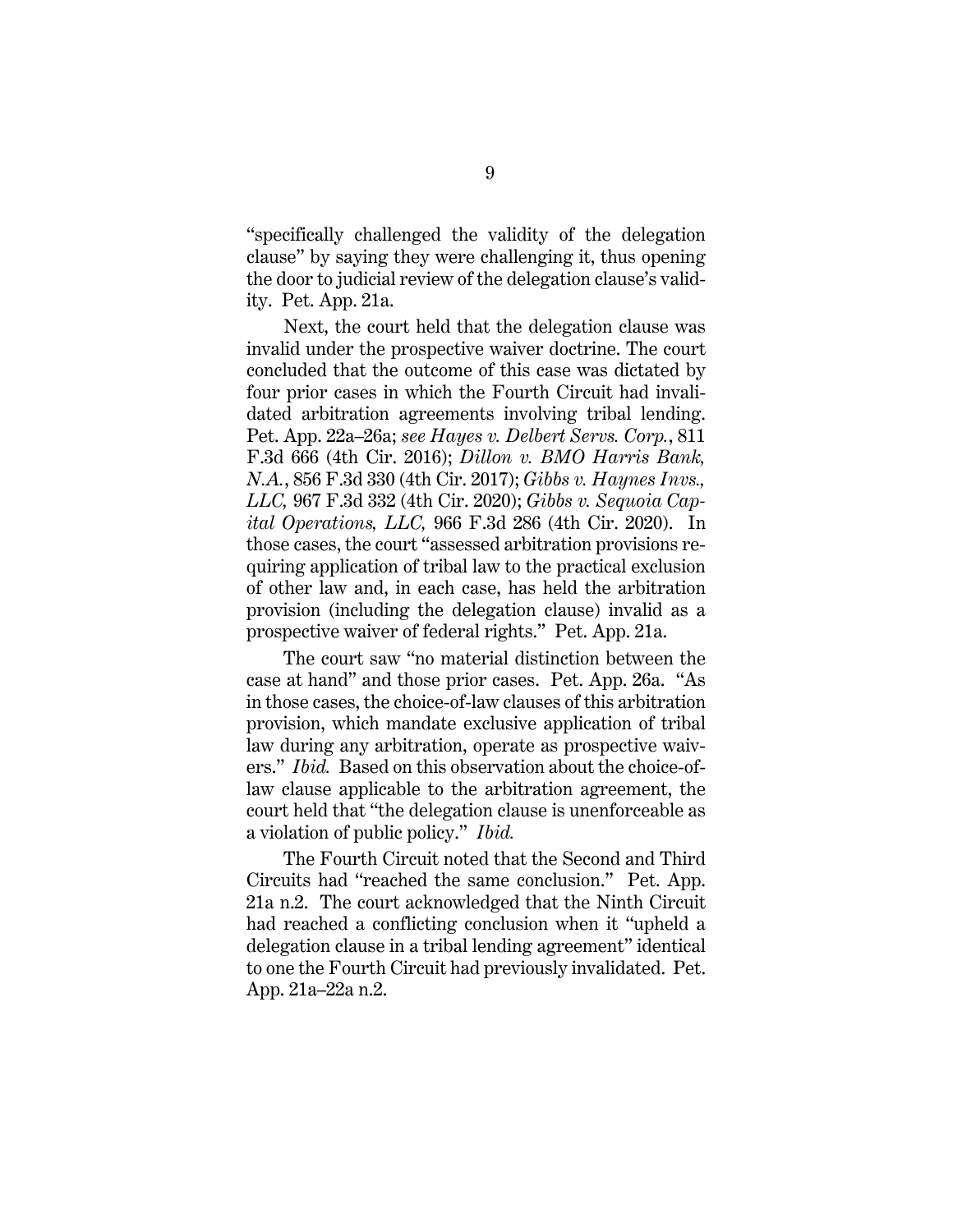Having invalidated the delegation clause, the Fourth Circuit then turned to Respondents' broader challenge to the arbitration agreement. The court concluded that "the choice-of-law clauses previously discussed operate as a prospective waiver of the borrowers' federal statutory rights and remedies." Pet. App. 35a. "Therefore," in the Fourth Circuit's view, "the entire arbitration provision is unenforceable." *Ibid.*

The panel then addressed the district court's sovereign immunity ruling. Echoing the district court, the panel concluded that Respondents' claims could proceed "by analogy to *Ex parte Young*." Pet. App. 41a. Relying on the same language in this Court's opinion in *Michigan v. Bay Mills Indian Community,* 572 U.S. 782 (2014), the panel held that "substantive state law applies to off-reservation conduct, and although the Tribe itself cannot be sued for its commercial activities, its members and officers can be." Pet. App. 49a.

#### **REASONS FOR GRANTING THE PETITION**

The Fourth Circuit refused to compel arbitration, notwithstanding a clear and unambiguous delegation clause, based on its interpretation of a separate choice-oflaw provision in the agreement. That holding reinforced a circuit split, as the Fourth Circuit explicitly acknowledged. It also is impossible to square with this Court's repeated and emphatic pronouncements that a court may not resolve arbitrability questions where a contract explicitly assigns that power to the arbitrator. The Court should grant certiorari to resolve the circuit split and to reiterate that courts must honor arbitration agreements, as the Federal Arbitration Act requires.

The Fourth Circuit's ruling that private plaintiffs may sue tribal officials, in their official capacities, for injunctive relief under state law, is wrong and independently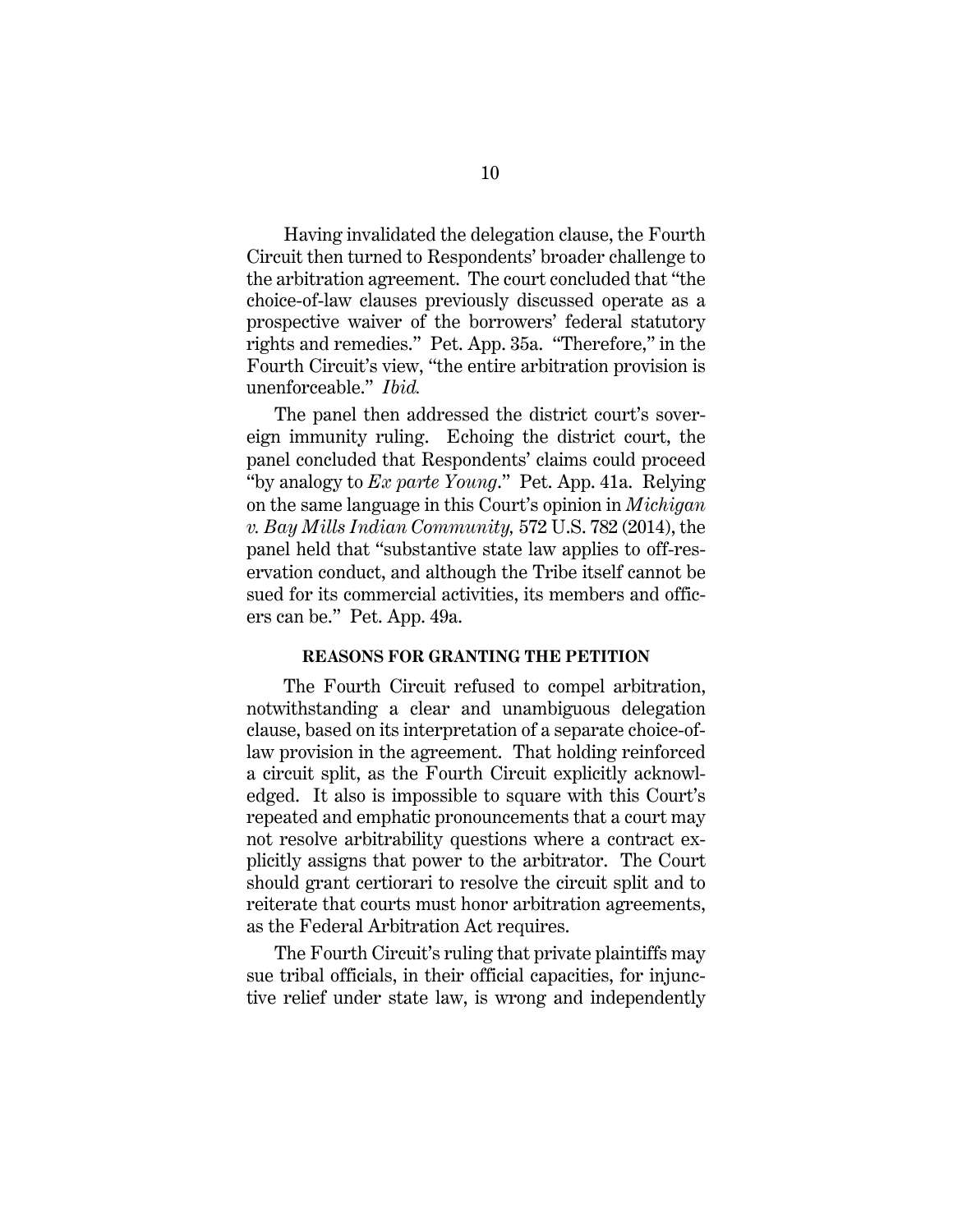worthy of certiorari. Indian tribes are sovereigns entitled to immunity absent Congressional action. Suits against a sovereign's officials in their official capacities are suits against the sovereign and thus barred by sovereign immunity. Although *Ex parte Young*, 209 U.S. 123 (1908), makes an exception to that rule for official-capacity suits seeking injunctive relief against violations of *federal* law, there is no support for extending that exception to official-capacity suits raising claims under *state* law. The Second and Fourth Circuits have erred by reading language in *Michigan v. Bay Mills Indian Community,* 572 U.S. 782 (2014) as changing fundamental principles of sovereign immunity and allowing private plaintiffs to wreak havoc on the operations of both state and tribal governments.

**I. THIS COURT SHOULD GRANT REVIEW TO AD-DRESS WHETHER A COURT MAY REFUSE TO EN-FORCE A DELEGATION CLAUSE BASED ON ITS OWN INTERPRETATION OF A SEPARATE CHOICE-OF-LAW PROVISION.** 

## **A.There is a stark and acknowledged circuit split on this question.**

In declining to enforce the delegation clause, the Fourth Circuit explicitly recognized the existence of a circuit split, which has grown more pronounced in the intervening months.

1. Start with the Fourth Circuit's ruling below, which relied on a series of precedents invalidating arbitration agreements based on separate choice-of-law provisions that supposedly constituted "prospective waivers" of federal claims. Pet. App. 22a–26a. The analysis in that line of cases reveals the fundamental inconsistency between the Fourth Circuit's approach and *Rent-A-Center*.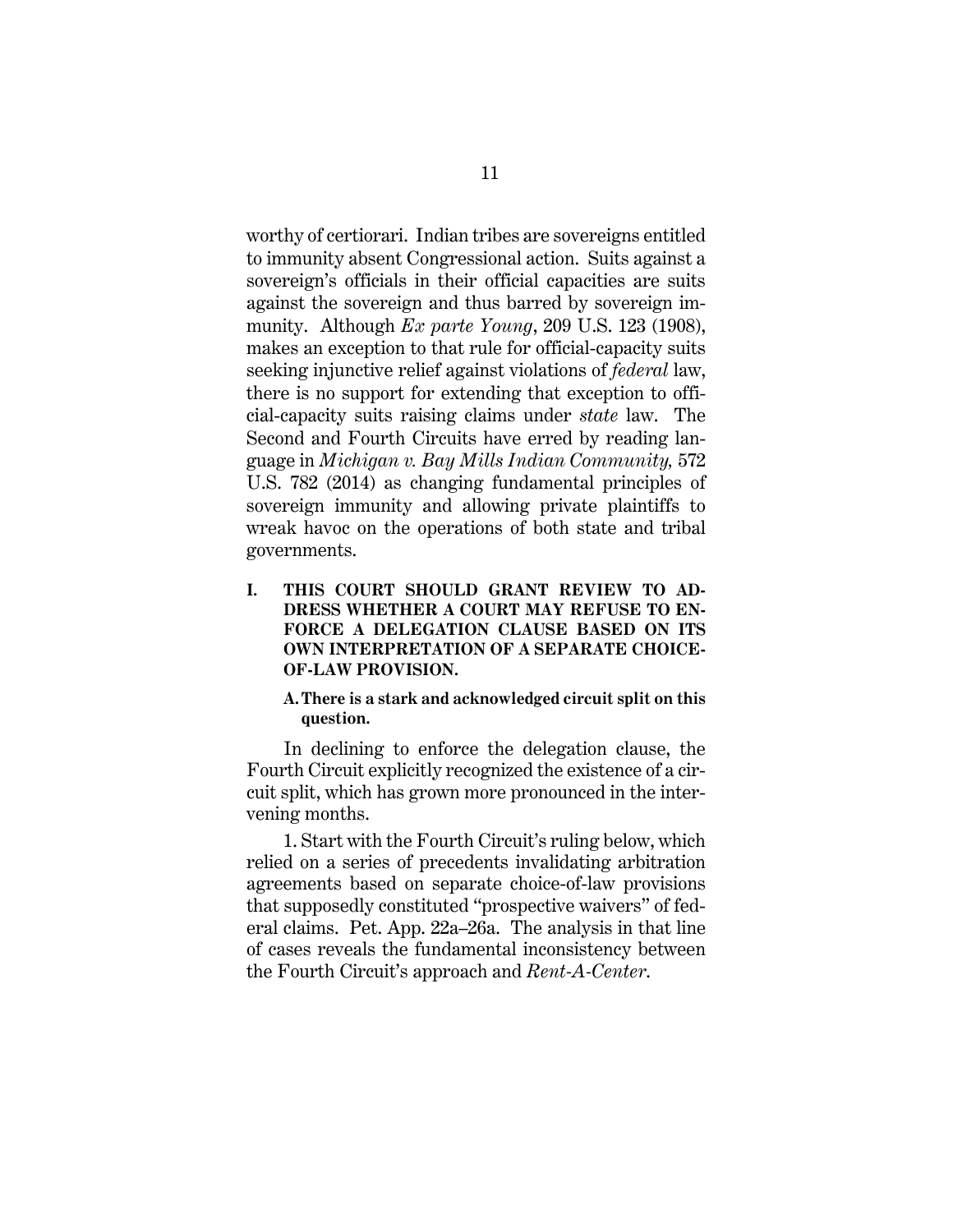The first of those cases—*Hayes*—focused its analysis on the arbitration agreement *as a whole* rather than the delegation clause in particular. 811 F.3d at 675. Indeed, the court's entire analysis of the delegation clause consists of the following sentence, late in the opinion, at the end of a footnote: "We find, however, that Hayes and his co-plaintiffs have challenged the validity of that delegation with sufficient force and specificity to occasion our review." *Id.* at 671 n.1.

The second case—*Dillon*—reached the same conclusion without addressing the delegation clause *at all*. *See*  856 F.3d 330; *see also Brice v. Haynes Invs., LLC*, 13 F.4th 823, 833 n.9 (9th Cir. 2021) (noting that the agreement in *Dillon* contained a delegation clause).

Finally, *Haynes* and *Sequoia*—issued after *Henry Schein*—held that so long as plaintiffs *say* they are challenging the delegation clause, that challenge is justiciable—regardless whether the identical challenge applies to the arbitration agreement. *See Haynes Invs.*, 967 F.3d at 338 ("Specifically, in their opposition to the motion to compel arbitration, the borrowers argued that the 'delegation clause[s] [are] unenforceable for the same reason as the underlying arbitration agreement—the . . . wholesale waiver of the application of federal and state law.'" (alterations in original)); *Sequoia*, 966 F.3d at 291–92 (similar). Those decisions likewise invalidated both the delegation clause and the arbitration agreement based on identical reasoning.

In the opinion below, the Fourth Circuit noted that its approach accorded with that of the Second and Third Circuits. *See* Pet. App. 21a n.2. The Second Circuit addressed the question in *Gingras*, 922 F.3d 112. The plaintiffs had each obtained loans from a tribal lending entity owned by the Chippewa Cree Tribe. The loan agreements included an arbitration provision that specified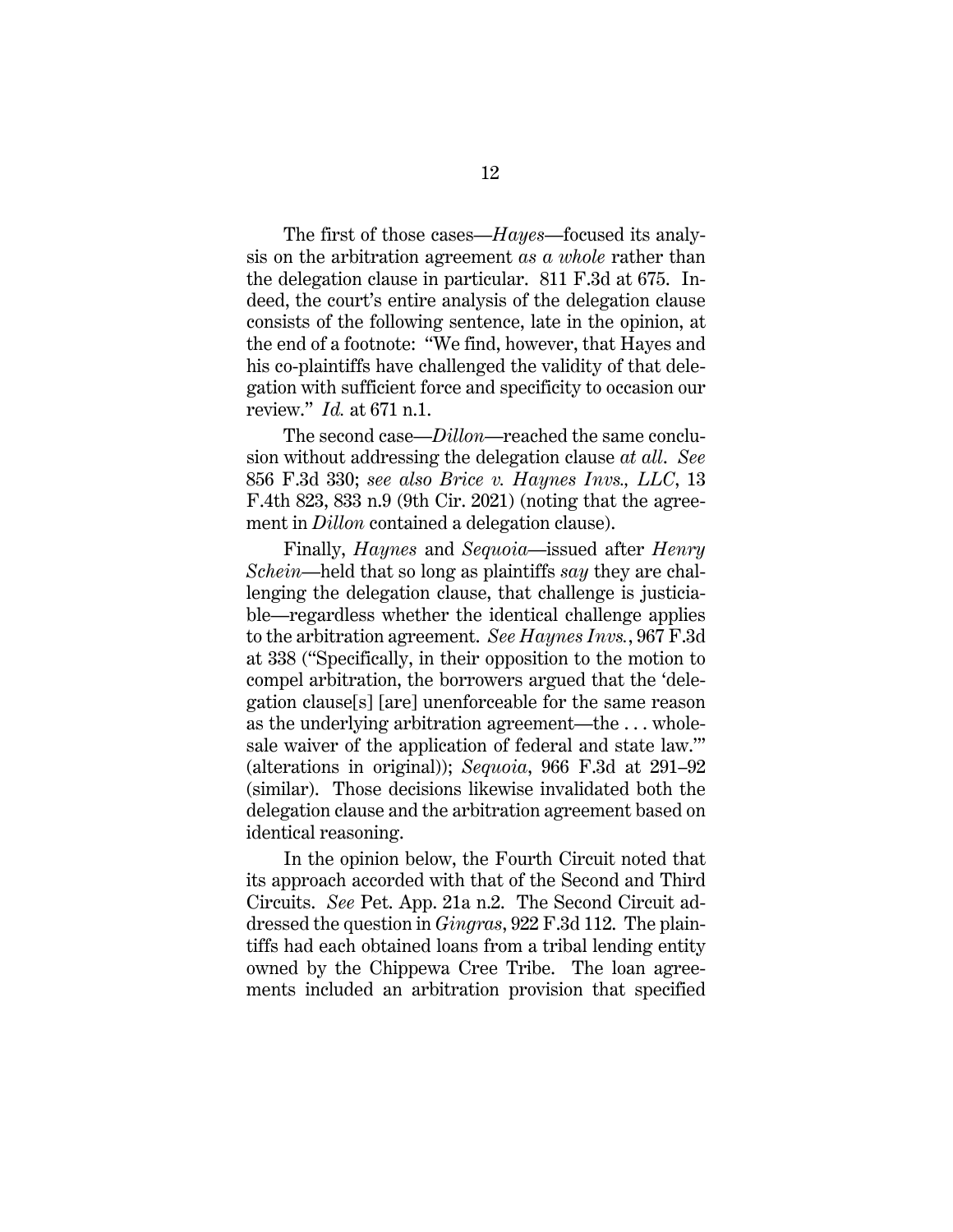that any dispute "'concerning the validity, enforceability, or scope' of the loan agreement itself or the arbitration provision specifically" would be resolved by the arbitrator. *Id.* at 118.

Conceding that "on its face this clause appears to give the arbitrator blanket authority over the parties' disputes," the Second Circuit nonetheless refused to require the plaintiffs to resolve their claims in arbitration. *Id*. at 126. The panel reasoned that "[p]laintiffs mount a convincing challenge to the arbitration clause itself," and pointed to language in the complaint asserting that the delegation provision was "fraudulent." *Ibid*. The court concluded that this "specific attack on the delegation provision is sufficient to make the issue of arbitrability one for a federal court." *Ibid*. The court then invalidated both the delegation clause and the arbitration agreement on prospective-waiver grounds. *Id.* at 126–27.

The Third Circuit took a similar approach in *Williams v. Medley Opportunity Fund II, LLP*, 965 F.3d 229 (3d Cir. 2020). There, the plaintiffs took out loans from an entity owned by the Otoe-Missouria Tribe of Indians. The loan agreement included an arbitration clause assigning to the arbitrator responsibility for disputes about enforceability. *Id.* at 237. Despite the delegation clause, the Third Circuit held that the plaintiffs could challenge the arbitration agreement in federal court. The court held that the plaintiffs had sufficiently challenged the delegation clause by arguing that "any delegation clause here is unenforceable for the same reason the rest of the arbitration contract is unenforceable." *Id.* at 237–38. The court then concluded that "[t]he prospective waiver of statutory rights renders the entire arbitration agreement (delegation clause included) unenforceable." *Id.* at 243.

2. As the Fourth Circuit acknowledged, *see* Pet. App. 21a–22a n.2, the Ninth Circuit has rejected the foregoing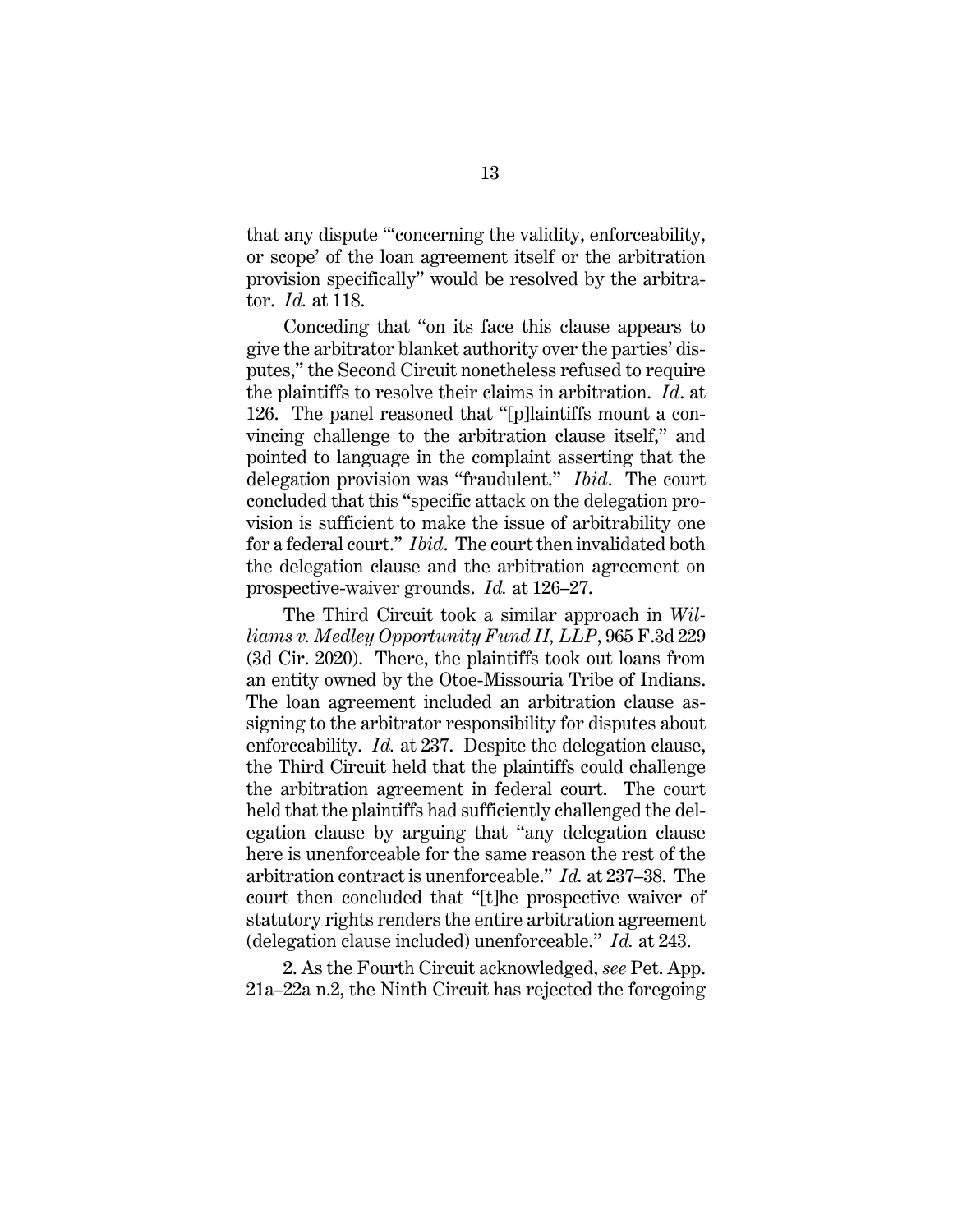approach. The Ninth Circuit confronted the enforceability of a delegation provision in the face of a prospectivewaiver challenge in *Brice v. Haynes*, 13 F.4th 823 (9th Cir. 2021), which involved a substantively identical agreement to the one invalidated by the Fourth Circuit in *Gibbs*. *See Brice*, 13 F.4th 825. The district court in *Brice*  had followed the prevailing approach in the circuits, but the Ninth Circuit closely examined the question presented and explained why those courts are wrong.

The Ninth Circuit began by explaining its understanding of how to resolve enforceability questions when the arbitration agreement contains a delegation clause. "Where a delegation provision exists, courts first must focus on the enforceability of that specific provision, not the enforceability of the arbitration agreement as a whole." *Id.* at 827 (citing *Rent-A-Center*, 561 U.S. at 71). That is, the plaintiffs would need to "show that the delegation provision is *itself* unenforceable" before a court could resolve the arbitrability question. *Ibid.* The court could not "merely mention that Borrowers challenge the delegation provision and proceed to analyze the enforceability of the entire arbitration agreement." *Id.* at 828.

Applying that reasoning to the case at hand, the Ninth Circuit concluded it needed to determine whether "the *delegation provision* . . . precludes [plaintiffs] from presenting and having the arbitrator decide whether the arbitration agreement is unenforceable as a prospective waiver under the federal law." *Id.* at 829. The court concluded it did not: "[T]he delegation provision is enforceable because it does not eliminate [plaintiffs'] right *to pursue* in arbitration their prospective-waiver challenge to the arbitration agreement as a whole, even though that challenge arises under federal law." *Id.* at 830.

The Ninth Circuit acknowledged "that the loan contract's selection of tribal law as the governing authority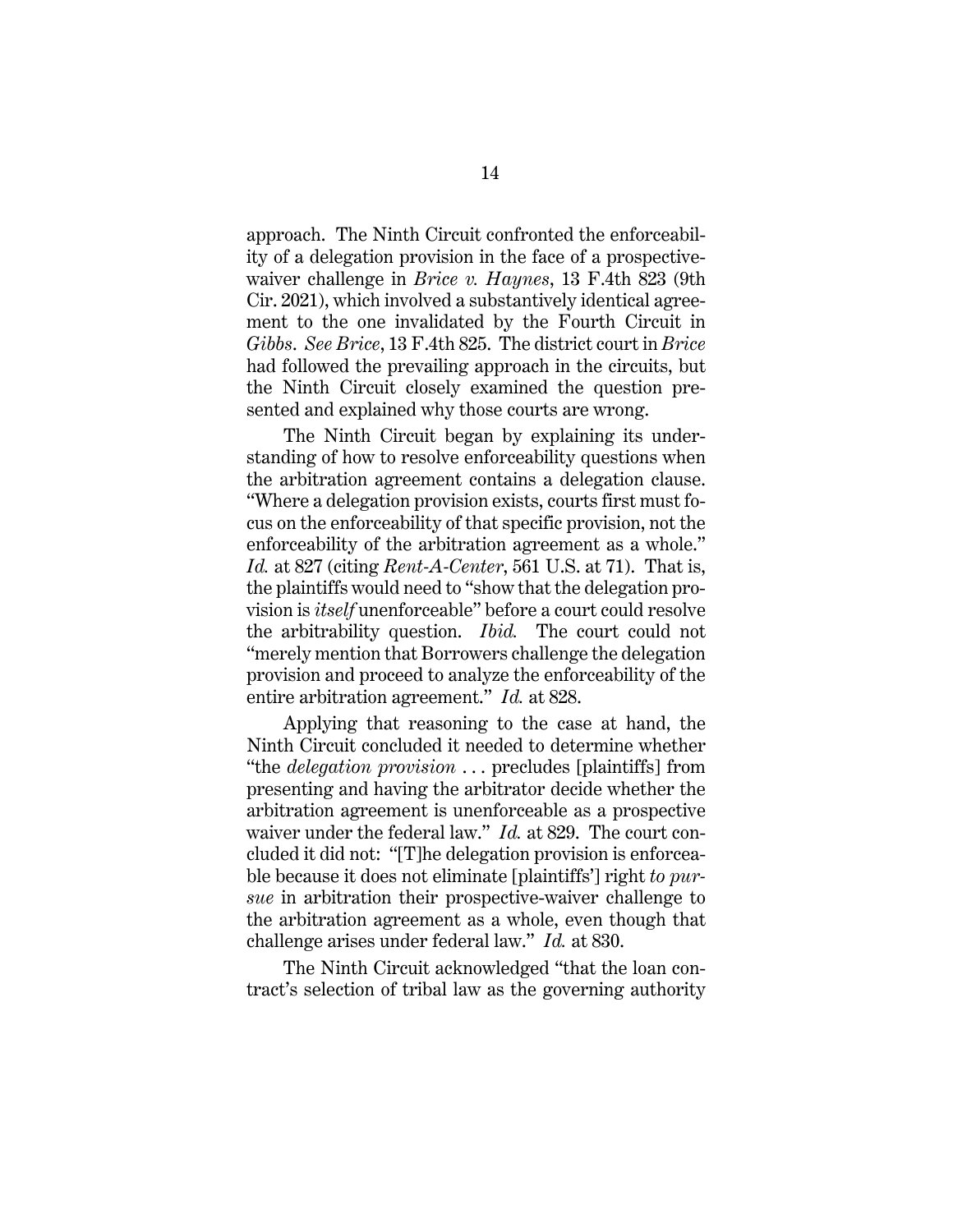may mean the arbitrator will ultimately decide she cannot consider an enforceability challenge to the arbitration agreement as a whole based on prospective waiver if tribal law does not recognize this doctrine." *Id.* at 831. But this possibility was insufficient to overcome the agreement to delegate enforceability disputes to the arbitrator, who was entitled to address the parties' arguments in the first instance. *Ibid.*

Mindful that it was creating a circuit split, the Ninth Circuit addressed the decisions by the other circuits and elucidated their flaws. *See id.* at 832–37. In the Ninth Circuit's view, "our sister circuits have conflated the analysis under *Rent-A-Center*." *Id.* at 835. The panel reasoned that the other circuits "view a party's 'specific challenge' to a delegation clause as a purely formal, procedural requirement. . . . [S]o long as a party states the delegation clause is invalid, that is enough." *Id.* at 836. The Ninth Circuit, by contrast, read this Court's precedent as requiring more than a conclusory assertion that a delegation provision was unenforceable. *Ibid.*

More recently, the Sixth Circuit has adopted similar reasoning, albeit in a case that does not involve tribal lending. *See In re StockX Customer Data Security Breach Litigation*, 19 F.4th 873 (6th Cir. 2021). There, the Sixth Circuit enforced a delegation clause in a case where the plaintiffs challenged the arbitration agreement based on the infancy doctrine, *i.e.*, by arguing they were minors and thus unable to contract when they signed it. *Id.* at 878. Plaintiffs directed that challenge both to the delegation clause and the whole arbitration agreement. *Id.* at 883–84. Citing *Rent-A-Center*, the panel majority rejected that argument and sent the case to arbitration because the infancy defense "directly affects the enforceability or validity of the entire agreement." *Id.* at 884. Notably, the dissent cited the Second, Third, and Fourth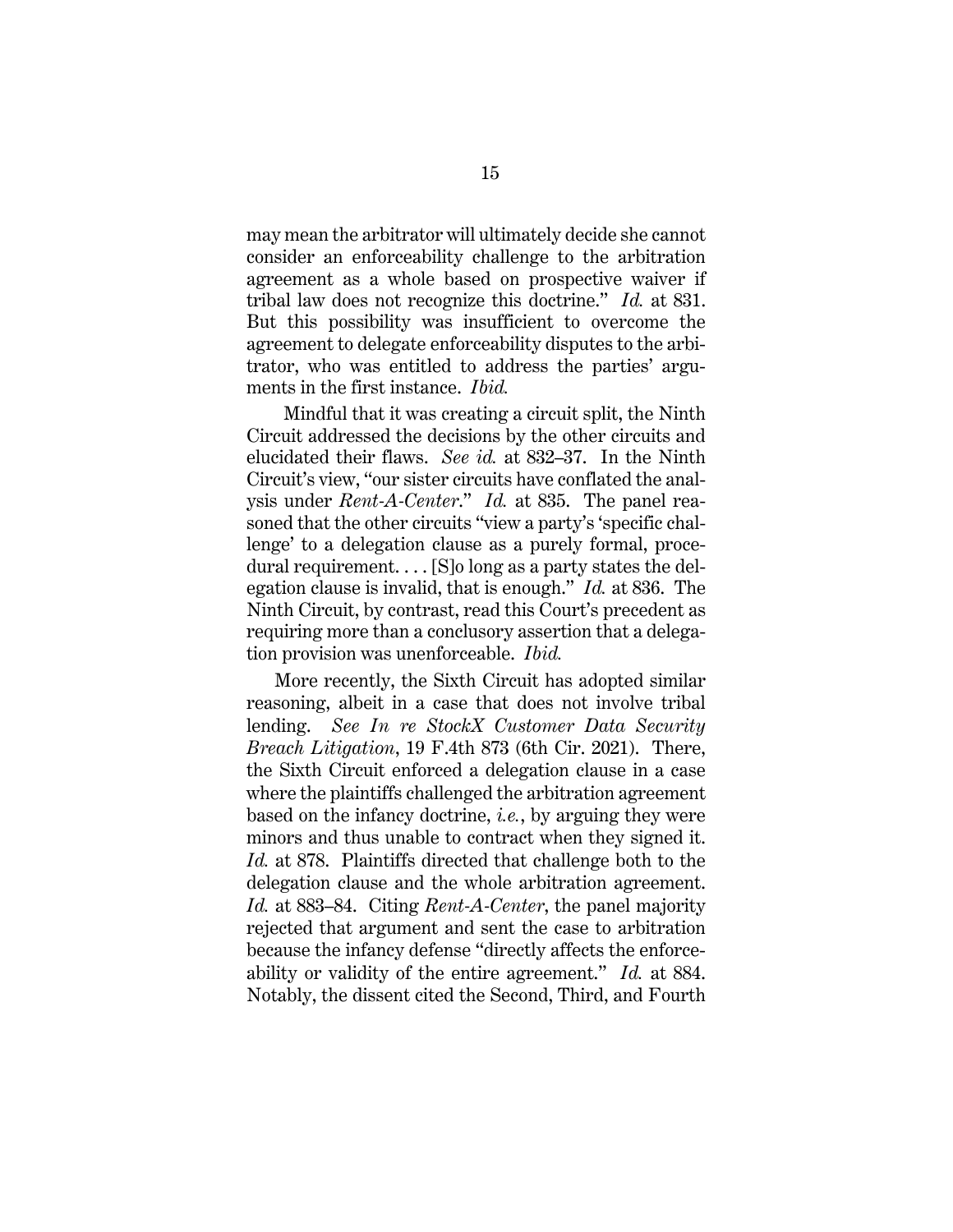Circuits' tribal lending opinions in support of the opposite ruling, *id.* at 889 (Moore, J., dissenting), suggesting the Sixth Circuit would follow the Ninth Circuit if confronted with an identical fact pattern.

# **B.The majority position conflicts with this Court's arbitration precedent.**

This open and acknowledged circuit split merits the Court's attention standing alone. But it is all the more worthy of review because the majority view is wrong.

1. The FAA provides that agreements to arbitrate shall be "valid, irrevocable, and enforceable, save upon such grounds as exist at law or in equity for the revocation of any contract." 9 U.S.C. § 2. This provision "embodies the national policy favoring arbitration and places arbitration agreements on equal footing with all other contracts." *Buckeye Check Cashing, Inc. v. Cardegna*, 546 U.S. 440, 443 (2006). Arbitration agreements must be "generously construed as to issues of arbitrability," *Mitsubishi Motors Corp. v. Soler Chrysler-Plymouth*, *Inc.*, 473 U.S. 614, 626 (1989), in light of the "liberal federal policy favoring arbitration agreements," *Moses H. Cone Memorial Hospital v. Mercury Const*. *Corp.*, 460 U. S. 1, 24–25 (1983).

Delegation clauses are just a subset of arbitration agreements, entitled to the same treatment under the FAA. Where an agreement reveals a clear and unmistakable intent to delegate arbitrability questions to the arbitrator, "the FAA operates on this additional arbitration agreement just as it does on any other." *Rent-A-Center*, 561 U.S. at 70. "[A] party's challenge to another provision of the contract, or to the contract as a whole" will not preclude enforcement of the agreement to arbitrate arbitrability issues. *Ibid*. "[W]hen the parties' contract delegates the arbitrability question to an arbitrator . . . a court possesses no power to decide the arbitrability issue."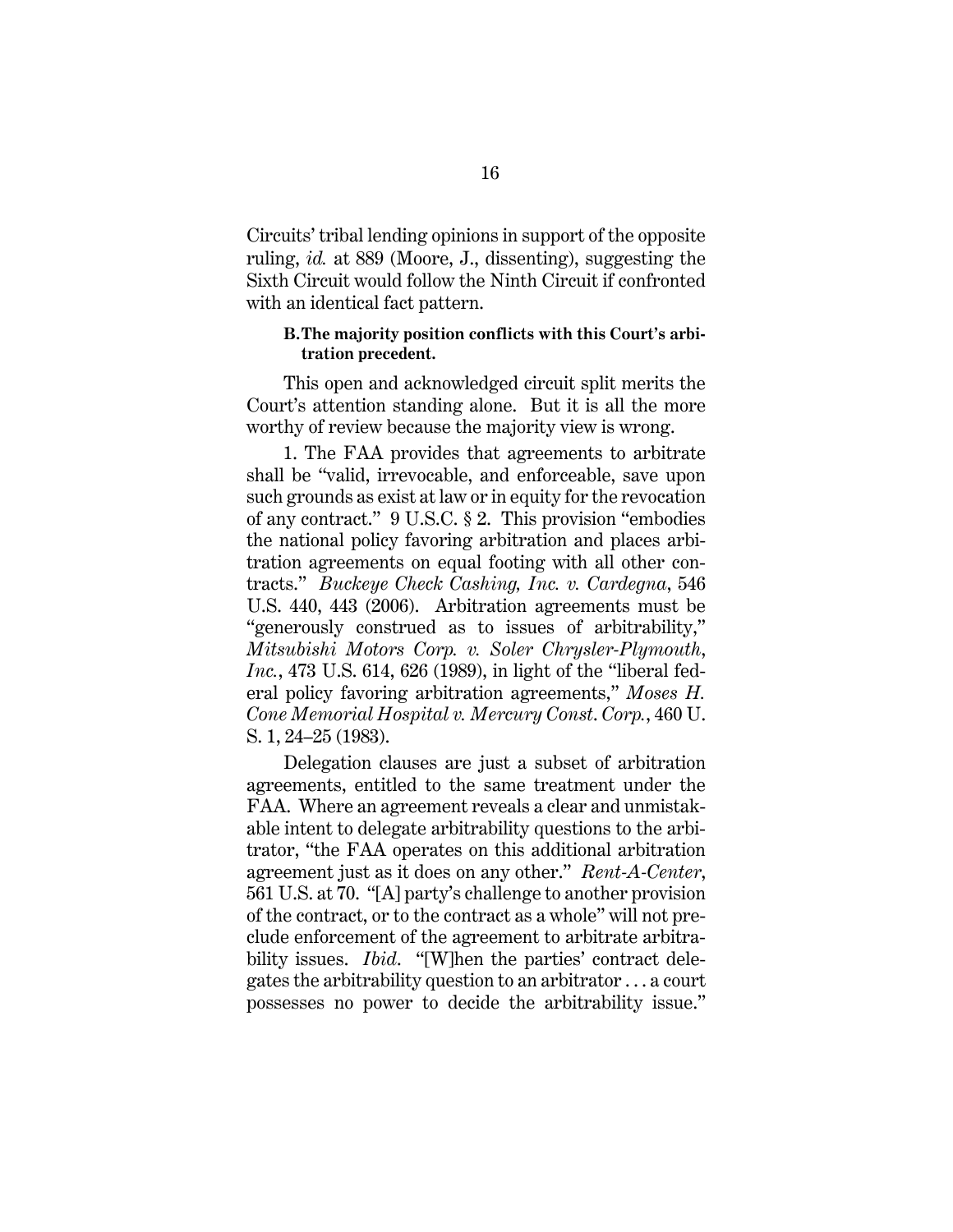*Henry Schein, Inc. v. Archer & White Sales*, 139 S. Ct. 524, 529 (2019). That rule applies "even if the court thinks that the argument that the arbitration agreement applies to a particular dispute is wholly groundless." *Ibid.*

The only exception to this firm rule is that "[i]f a party challenges the validity under § 2 of the *precise agreement to arbitrate at issue*, the federal court must consider the challenge before ordering compliance with that agreement." *Rent-A-Center*, 561 U.S. at 71 (emphasis added). The "precise agreement" that the party must challenge is not the arbitration agreement, but the delegation clause. Thus, unless the party seeking to avoid arbitration "challenge[s] the delegation provision specifically" a court "must treat it as valid under [FAA] § 2, and must enforce it under §§ 3 and 4, leaving any challenge to the validity of the Agreement as a whole for the arbitrator." *Id.* at 72.

There is no dispute that the arbitration agreements at issue in this case, and in the other cases discussed above, delegated arbitrability questions to the arbitrator. Nor is it disputed that the agreements made that delegation clearly and unmistakably. Under a straightforward application of *Rent-A-Center*, the arbitrator, not the court, should thus have evaluated plaintiffs' challenges to the arbitration agreements in the first instance.

2. The Second, Third, and Fourth Circuits contravened this Court's precedents in concluding otherwise.

a. First, these courts effectively nullified *Rent-A-Center*. As the Ninth Circuit noted, these circuits appear to treat the "specific challenge" requirement as a "purely formal, procedural requirement": So long as "the party claims the delegation clause is unenforceable," a court may ignore the delegation clause "even if the arguments made go only to enforceability of the arbitration agreement as a whole." *Brice*, 13 F.4th at 836.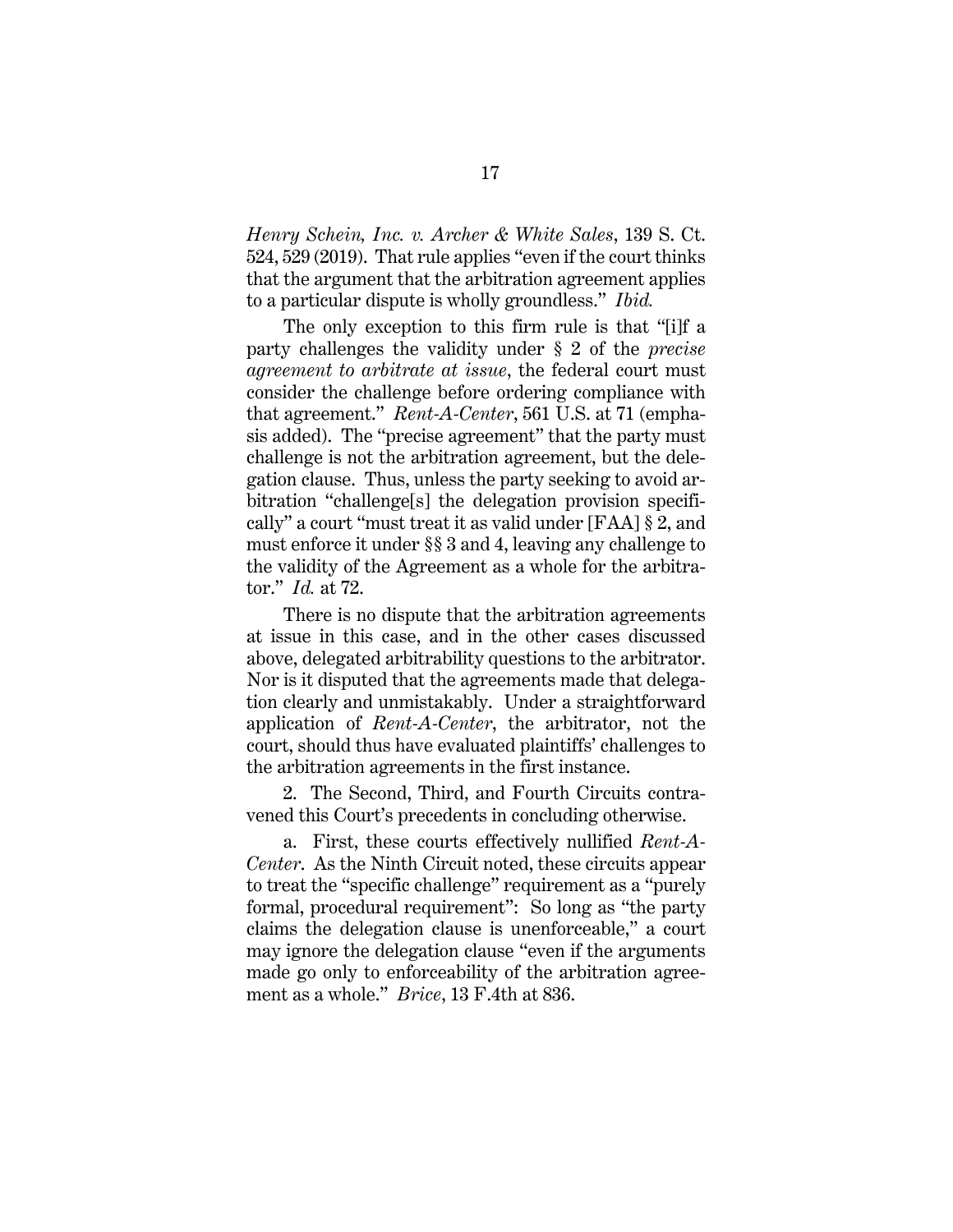Under that approach, *Rent-A-Center*'s rule is nothing more than an easily evaded pleading requirement, as this case well illustrates. As in *Rent-A-Center*, Respondents' prospective-waiver challenge applied to the arbitration agreement as a whole. But merely by declaring they were challenging the delegation clause, Respondents invited the courts to construe the validity of the choice-oflaw provision, nullifying the parties' agreement to have an arbitrator address that issue. The courts then invalidated the parties' agreement to arbitrate on the same basis. Through artful pleading, plaintiffs obtained the right to pursue class claims in litigation notwithstanding their agreement to resolve claims individually in arbitration.

b. The panel contravened other lines of this Court's precedent in attempting to address this flaw. The panel concluded that Respondents' challenge really was to the delegation clause because the choice-of-law provision would require the arbitrator to "determine whether a valid and enforceable arbitration agreement exists without access to the substantive federal law necessary to make that determination." Pet. App. 29a. Along similar lines, Judge Fletcher in dissent in *Brice* reasoned that the delegation clause there was invalid because "the choiceof-law provisions prospectively waive the application of the FAA's prospective waiver rule." 13 F.4th at 845.

As an initial matter, this theory rests on a wholly implausible interpretation of the arbitration agreement. The delegation clause does not even hint that the arbitrator's authority to decide disputes over the validity of the arbitration agreement somehow excludes the authority to decide disputes based on federal law. *See supra* at 5–6. The choice-of-law provision says nothing about the delegation clause and expressly contemplates application of the FAA, under which prospective waiver is a defense to validity. *See supra* at 6. This Court has cautioned that courts should not "confuse[] an agreement to arbitrate . . .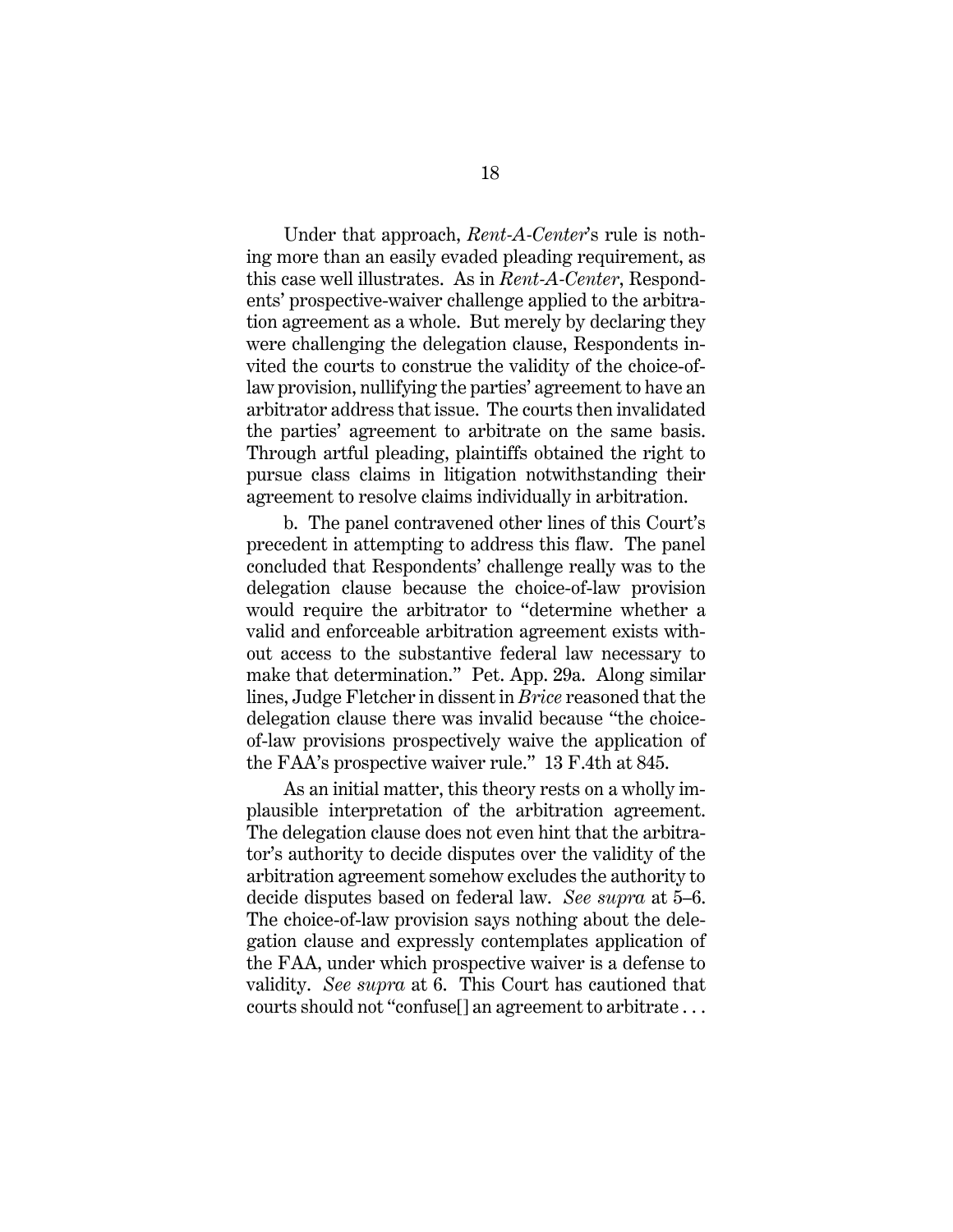statutory claims with a prospective waiver of the substantive right." *14 Penn Plaza*, 556 U.S. at 265. By relying on a dubious prospective-waiver theory to preclude arbitrators from resolving arbitrability questions in the first instance, the panel made exactly that mistake.

More importantly, this Court's precedents suggest it is improper to preclude initial enforcement of an arbitration agreement based on the prospective-waiver doctrine, as the Fourth Circuit did here. In *Mitsubishi Motors*, the Court confronted an argument strikingly similar to the one made by Respondents: that "choice-of-forum and choice-of-law clauses operated in tandem as a prospective waiver of a party's right to pursue statutory remedies." 473 U.S. at 637 n.19. Rather than interpreting the contract and resolving that question itself, the Court concluded that it had "no occasion to speculate on this matter at this stage in the proceedings, *when Mitsubishi seeks to enforce the agreement to arbitrate, not to enforce an award*." *Ibid.* (emphasis added).

The Court later echoed the same point in *Vimar Seguros y Reaseguros, S.A. v. M/V Sky Reefer*, 515 U.S. 528 (1995). In the Court's view, "mere speculation" that the arbitrators would apply Japanese law to the exclusion of United States law was not a basis for refusing to send the case to arbitration. *Id.* at 541. Citing *Mitsubishi Motors*, the Court suggested that it would "'condemn[] the agreement as against public policy'" and thus refuse to enforce it only "[*w*]*ere there no subsequent opportunity for review*." *Id.* at 540 (emphasis added); *see also Lindo v. NCL (Bahamas), Ltd.*, 652 F.3d 1257, 1267 (11th Cir. 2011) (observing that this Court has consistently "compelled arbitration at the initial arbitration-enforcement stage, noting that this 'prospective waiver' issue is premature and should instead be resolved *at the arbitral award-enforcement stage*").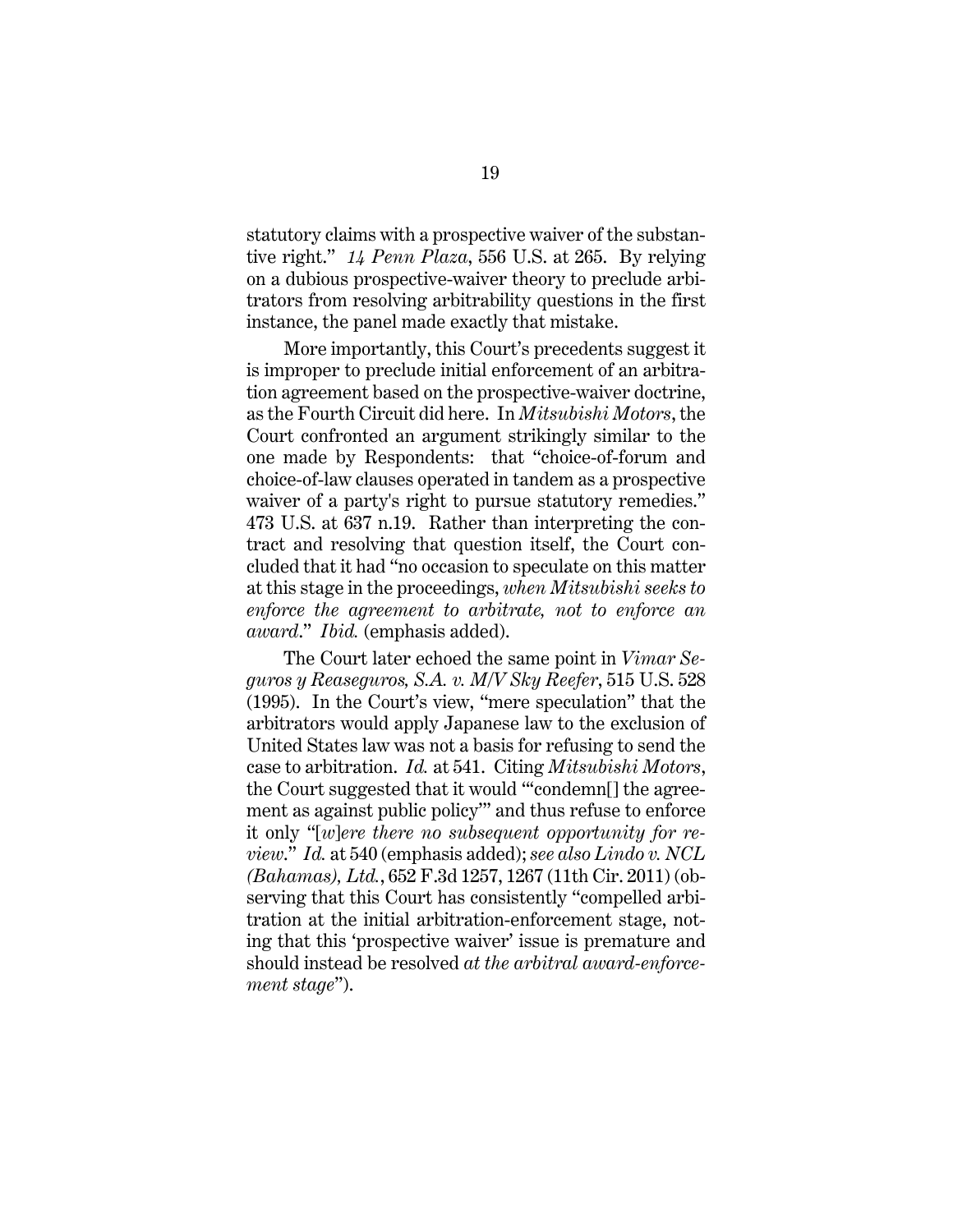*Green Tree Financial Corp.–Alabama v. Randolph,*  531 U.S. 79 (2000), underscores that courts may not refuse to enforce arbitration agreements based on conjecture about what might happen in arbitration. There, the plaintiff argued that large arbitration costs would prevent her "from effectively vindicating her federal statutory rights in the arbitral forum." *Id.* at 90. The Court stressed that the "'risk' that Randolph will be saddled with prohibitive costs [was] too speculative to justify the invalidation of an arbitration agreement." *Id.* at 91. Similarly, any perceived risk that the arbitral tribunal would inappropriately handle Respondents' challenges to the arbitration agreement is too speculative to justify a refusal to enforce the agreement as written. $^{2}$  $^{2}$  $^{2}$ 

3. The Ninth Circuit's approach has none of the same flaws. It instead allows the parties to arbitrate as they intended while leaving no risk of Respondents losing their federal claims.

<span id="page-28-0"></span> $2^{2}$  It is far from clear whether the prospective-waiver or effectivevindication rule is *ever* a ground for refusal to enforce an arbitration agreement. In *American Express Co. v. Italian Colors Restaurant*, 570 U.S. 228, 235 (2013), the Court observed that the rule is a "judgemade exception to the FAA" which "originated as dictum in *Mitsubishi Motors*." And while cases after *Mitsubishi* have suggested that the exception exists, not a one has actually held that it rendered an arbitration agreement unenforceable. *See id.* at 235–36, 235 n.2; *Green Tree,* 531 U.S. at 90-92; *Sky Reefer*, 515 U.S. at 540– 41; *Shearson/Am. Exp., Inc. v. McMahon*, 482 U.S. 220, 240–42 (1987); *Gilmer v. Interstate/Johnson Lane Corp.,* 500 U.S. 20, 28 (1991); *14 Penn Plaza LLC v. Pyett*, 556 U.S. 247, 265 (2009). Given *Henry Schein*'s admonition that courts may not "engraft . . . exceptions onto the statutory text" of the FAA, 139 S. Ct. at 530, there is a strong argument that the judge-made prospective waiver doctrine has no basis in the FAA. The Court need not reach that argument to reverse, but it presents another basis for reversal.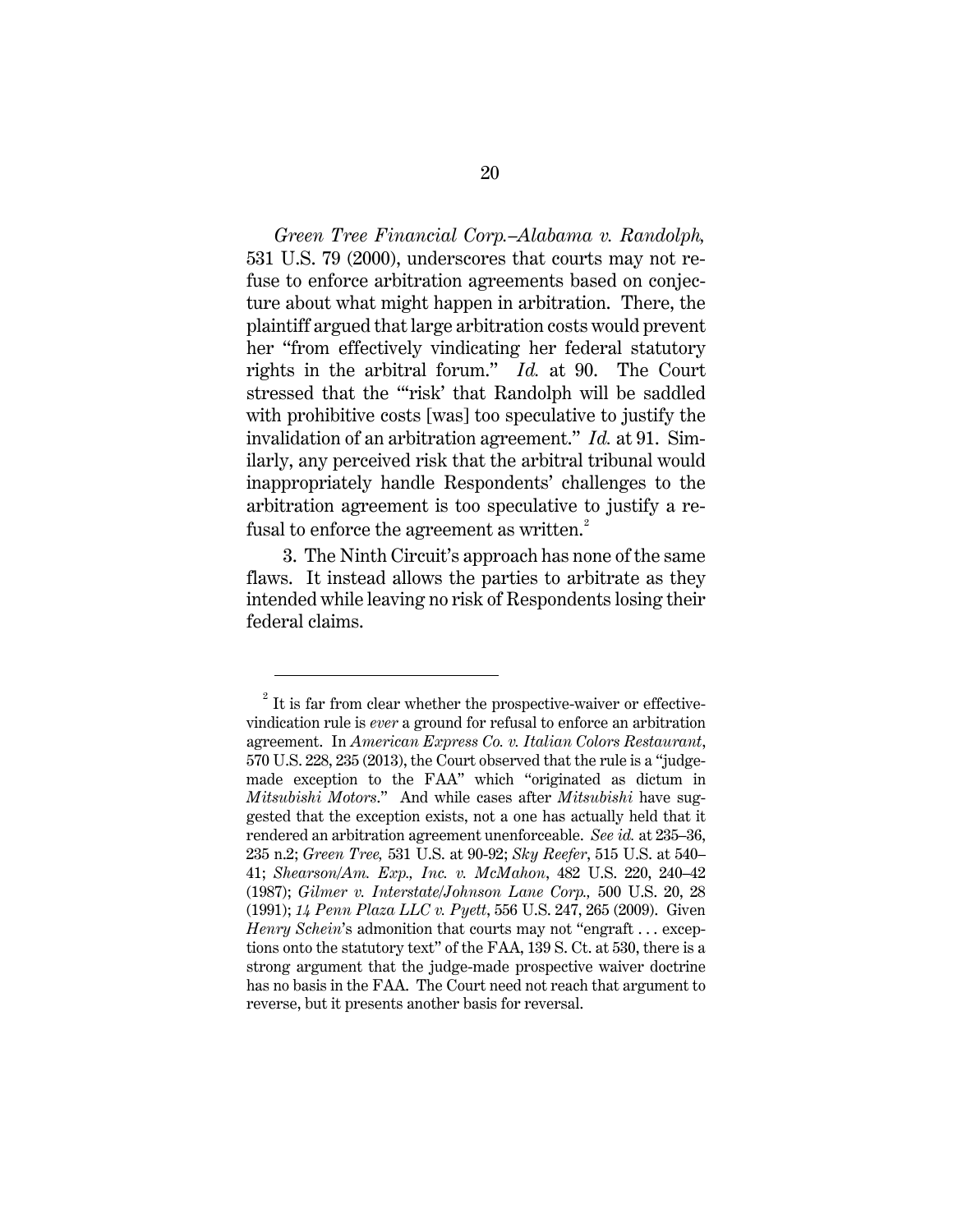Examining what could happen in arbitration underscores the point.

- The arbitrator could conclude that federal law applies under the loan agreement—the most natural reading. In this scenario, Respondents could effectively vindicate their claims in arbitration.
- The arbitrator could conclude that the FAA applies to questions of validity—as the agreement expressly contemplates—but then conclude that the choice-of-law provision prospectively waives federal law. In this scenario, the arbitrator would invalidate the agreement to arbitrate and the case would return to federal court.<sup>[3](#page-29-0)</sup>
- Even if the arbitrator were to take the implausible steps of (1) deeming the choice-of-law provision to foreclose consideration of federal law and (2) upholding the arbitration agreement anyway because the prospective-waiver doctrine does not apply, Respondents could go to court and advocate that the arbitration result should be set aside. *See*

<span id="page-29-0"></span> $^{\rm 3}$  Indeed, while it is not the basis on which Petitioners seek certiorari, the Fourth Circuit's dubious reading of the arbitration agreement underscores why a court should not short-circuit the arbitration process when the parties have delegated arbitrability questions to the arbitrator. The Fourth Circuit read the agreements as precluding a prospective-waiver defense even though the agreements reference federal law and federal claims multiple times and the choice-oflaw provision states that the arbitrator "shall apply applicable substantive Tribal law consistent with the Federal Arbitration Act (FAA)." Pet. App. 227a. If the FAA applies, as the contract states, Petitioners would be providing the arbitrator the very tool needed to unwind the alleged prospective waiver scheme. More broadly, as the Ninth Circuit noted, it is hard to understand "why an arbitrator . . . would rely on choice-of-law and forum-selection terms to ignore a prospective-waiver challenge to the enforceability of the entire arbitration agreement." *Brice*, 13 F.4th at 836.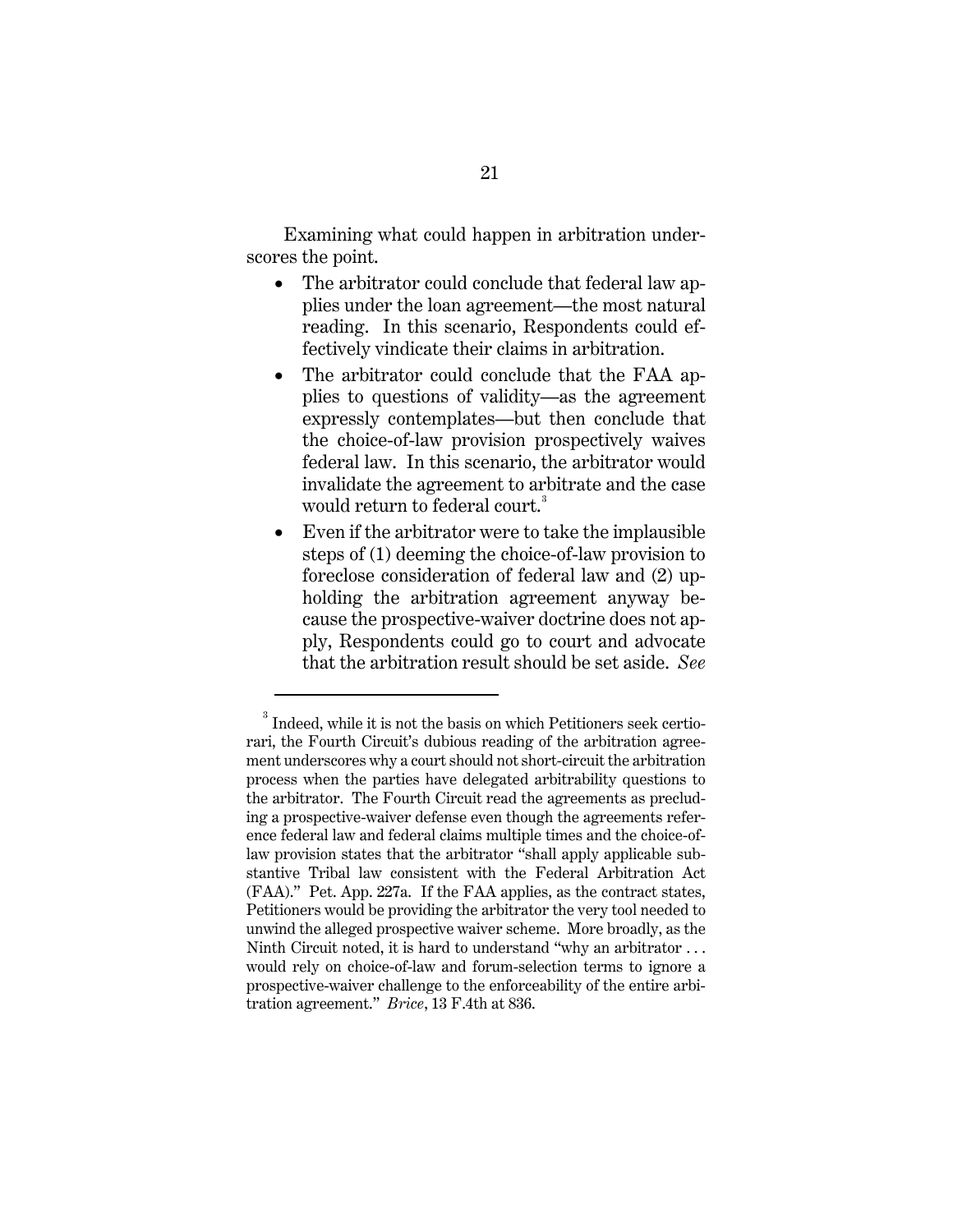*Brice*, 13 F.4th at 837 ("[T]he worst-case scenario is that an arbitrator *may* prevent Borrowers from presenting their federal claims and, if so, Borrowers *will* have the opportunity to object to a court that the arbitrator exceeded her authority and ask that any award be vacated." (emphasis added)).

In short, no matter what happens in arbitration, the parties will have a chance to assert their federal claims.

# **C.The issue is important and likely to recur, and this case presents an ideal vehicle for resolving it.**

The arbitrability question merits this Court's review because it is important and likely to arise regularly. The precise issue in this case has been the subject of eight published appellate decisions in the last five years. *See*  $\overline{s}upra$  at 12–15.<sup>[4](#page-30-0)</sup> There is every reason to think this trend will continue. While the vast majority of the Tribe's customers have no complaints, a small group of plaintiffs' attorneys, often using the same small group of plaintiffs, has been waging a concerted litigation campaign against participants in the industry and other related entities. Often these suits are putative class actions, or seek remedies such as treble damages, punitive damages, and attorney's fees, thus making them financially worthwhile for the lawyers, potentially devastating for the tribes, and ripe candidates for *in terrorem* settlements.

Unless this Court resolves the uncertainty, the split will "encourage and reward forum shopping," *Southland Corp. v. Keating*, 465 U.S. 1, 15 (1984), as well as litigation about litigation. Borrowers who seek to undo their loans

<span id="page-30-0"></span><sup>4</sup> The Sixth Circuit also confronted this question in a slightly different factual context. The plaintiffs in *Swiger v. Rosette* simply forgot to specifically plead a challenge to the delegation requirement, leading the court to compel arbitration. 989 F.3d 501, 507 (6th Cir. 2021). It is unlikely future litigants will commit a similar blunder.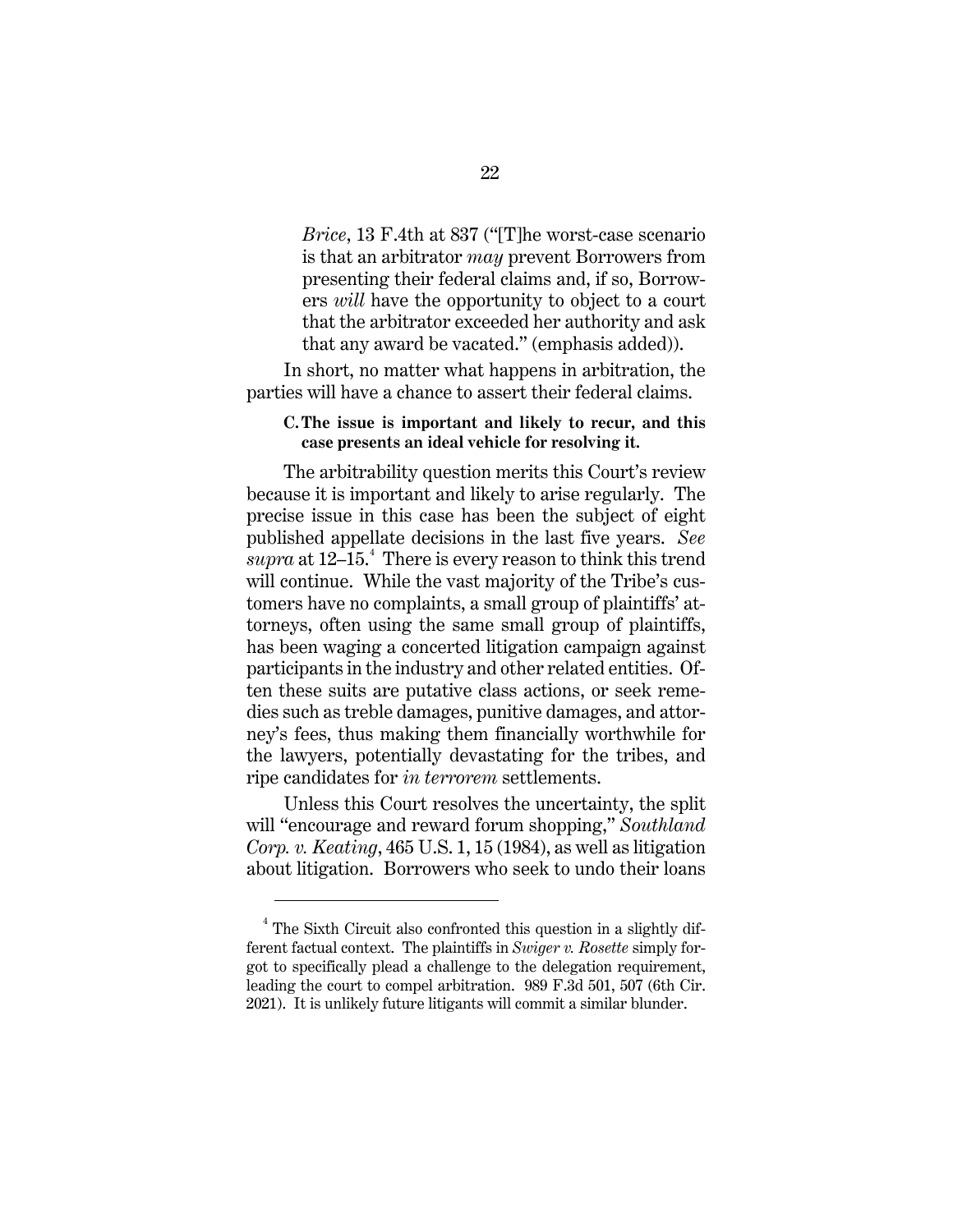will flock to the Second, Third, and Fourth Circuits to avoid arbitration. Tribal businesses, in turn, will have a powerful incentive to move to transfer to a district court in the Sixth or Ninth Circuits. Ordinarily, the parties might not waste party and court resources on litigation over where to litigate. Yet because of the circuit split, venue will be fiercely litigated in every case because the location of the lawsuit will be outcome-determinative. The procedural wrangling will continue thereafter. Even if the case proceeds to arbitration, the geographic location of the arbitration will have significant consequences on appeal. What happens, for example, if a California court compels arbitration that takes place in Virginia, and the losing party seeks to vacate the award in a district court bound by Fourth Circuit precedent?

The consequences of the majority rule reach well beyond tribal lending. If the mere speculation about how an arbitrator will interpret a foreign choice-of-law in an arbitration agreement is sufficient to defeat a delegation clause, any number of arbitration agreements will be in jeopardy, including international arbitration agreements. This Court has been unwilling to countenance that possibility in the international-arbitration context, but there is no principled way to cabin the Fourth Circuit's approach to Indian tribes. *See Mitsubishi*, 473 U.S. at 637 n.19; *Sky Reefer*, 515 U.S. at 540–41; *see also BG Group, PLC v. Republic of Argentina*, 572 U.S. 25, 32 (2014) (explaining that certiorari was granted due to "the importance of the matter for international commercial arbitration"). The Sixth Circuit's opinion in *DataX* shows this is not a purely theoretical possibility. While the court there sent the case to arbitration, it did so over a dissent citing the precedents on the other side of the split here.

This case also presents an excellent vehicle. There is no dispute that the arbitration agreements at issue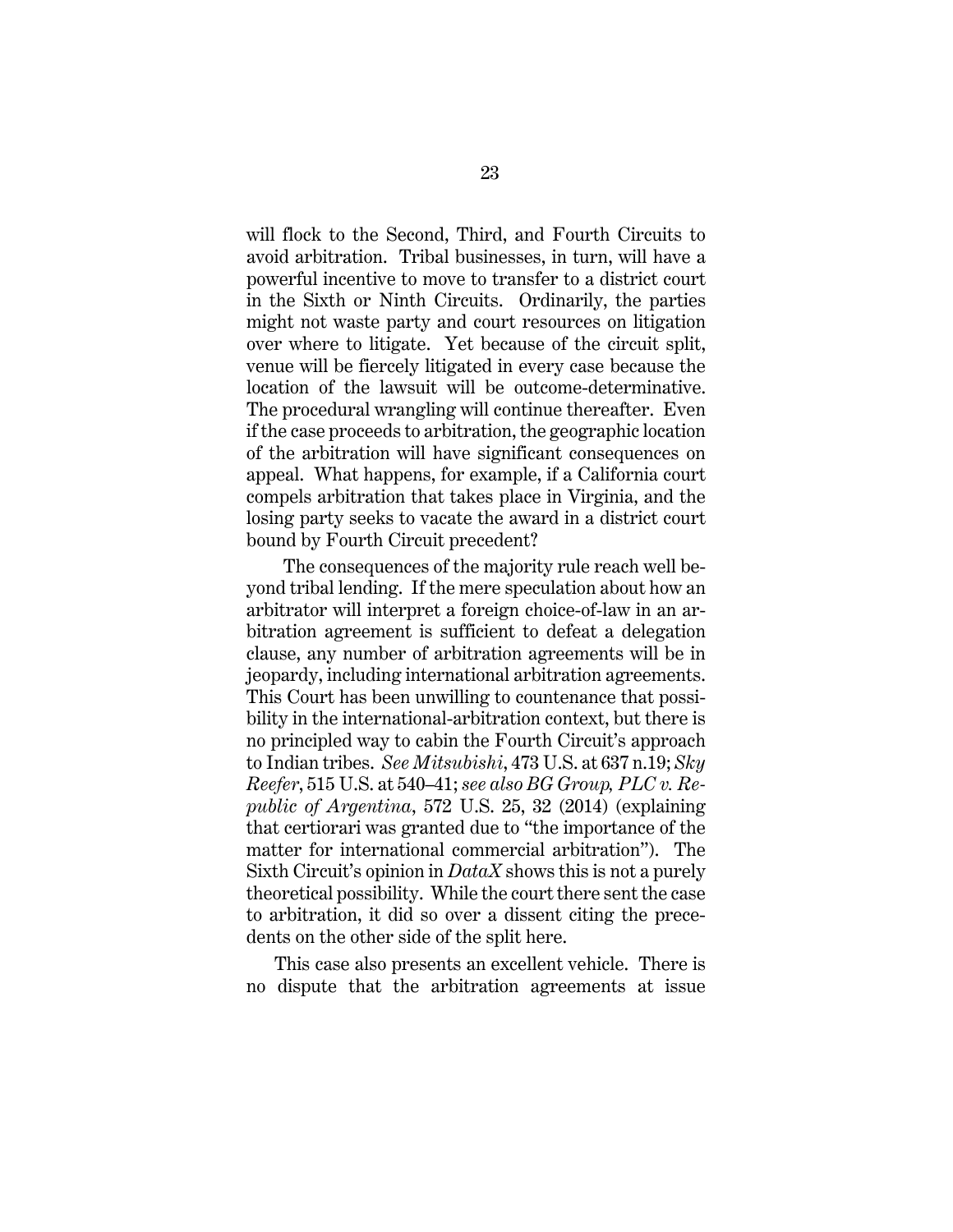clearly and unmistakably delegated arbitrability questions to the arbitrator. And as the Ninth Circuit's ruling makes clear, reversing on the question presented would result in the case being submitted to arbitration. The Court could thus cleanly resolve an outcome-determinative legal question without any concern that case-specific facts would impede its review.

Mindful of the "federal policy favoring arbitration," *Moses H. Cone*, 460 U.S. at 24, this Court has granted review in numerous arbitration cases in recent years. The Court should do the same here to ensure that courts do not undermine the goals underlying the FAA.

# **II. THE COURT SHOULD ALSO GRANT REVIEW TO AD-DRESS WHETHER SOVEREIGN IMMUNITY PRE-CLUDES PRIVATE PLAINTIFFS FROM SUING TRIBAL OFFICIALS IN THEIR OFFICIAL CAPACI-TIES FOR ALLEGED VIOLATIONS OF STATE LAW.**

The judgment below also merits review because the Fourth Circuit erred in permitting private plaintiffs to sue tribal officials in their *official* capacities for an injunction against alleged violations of *state* law. This Court has never held that private plaintiffs can seek to bind one sovereign's officials to the law of a coequal sovereign in this fashion. On the contrary, the Fourth Circuit's ruling is impossible to square with fundamental principles of sovereign immunity and federal jurisdiction.

1. Indian tribes are "separate sovereigns pre-existing the Constitution." *Santa Clara Pueblo v. Martinez,* 436 U.S. 49, 56 (1978). Given that sovereign status, "[s]uits against Indian tribes are . . . barred by sovereign immunity absent a clear waiver by the tribe or congressional abrogation." *Okla. Tax Comm'n v. Citizen Band Potawatomi Indian Tribe of Okla.*, 498 U.S. 505, 509 (1991).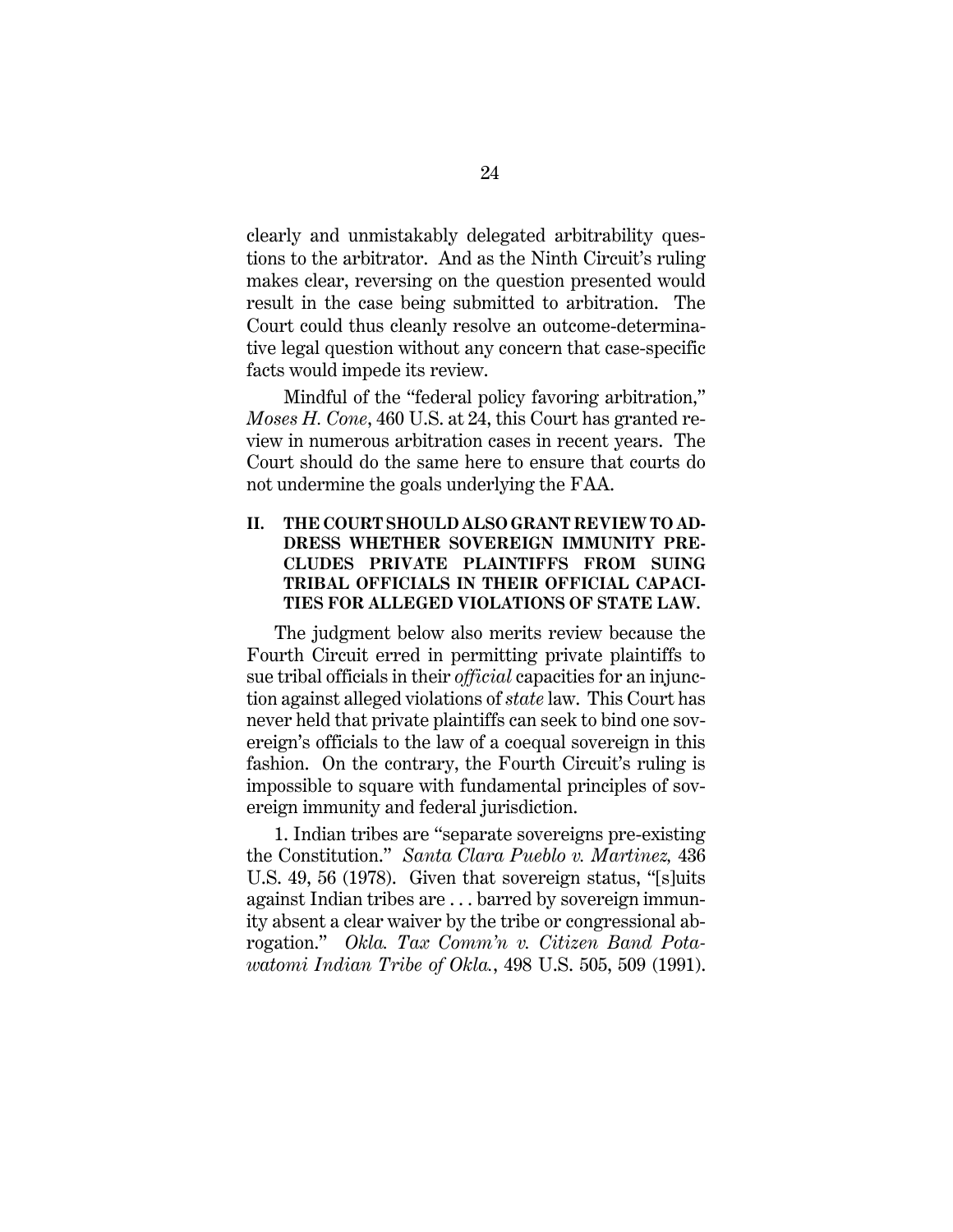That immunity extends to off-reservation commercial activities. *See Kiowa Tribe of Oklahoma v. Mfg. Techs., Inc.*, 523 U.S. 751, 760 (1998).

That immunity also protects the sovereign's officials in actions filed against them in their official capacities. Such suits "represent only another way of pleading an action against an entity of which an officer is an agent." *Kentucky v. Graham*, 473 U.S. 159, 165–66 (1985) (quotations omitted). The key question in determining whether sovereign immunity extends to officials is "whether the sovereign is the real party in interest." *Lewis v. Clarke*, 137 S. Ct. 1285, 1290 (2017). If "a suit against state officials . . . is in fact a suit against a State" it "is barred regardless of whether it seeks damages or injunctive relief." *Pennhurst State Sch. & Hosp. v. Halderman*, 465 U.S. 89, 102 (1983).

There is one exception to these foundational principles: Under *Ex parte Young*, 209 U. S. 123 (1908), a court may, notwithstanding sovereign immunity, enjoin a government official sued in her official capacity for a violation of *federal* law. The rationale behind this doctrine is that "when a federal court commands a state official to do nothing more than refrain from violating federal law, he is not the State for sovereign-immunity purposes." *Va. Off. for Protec. & Advoc. v. Stewart*, 563 U.S. 247, 255 (2011). This exception applies to federal officials, *Armstrong v. Exceptional Child Ctr., Inc*., 135 S. Ct. 1378, 1385 (2015), and an analogous principle applies to tribal officials, *see Santa Clara Pueblo*, 436 U.S. at 59.

But *Ex parte Young*'s exception to sovereign immunity extends only to injunctions based on *federal* law. This Court has made clear that "the doctrine is limited to that precise situation," *Stewart*, 563 U.S. at 255, and has refused to permit federal courts to enjoin state officials for violations of *state* law. *Pennhurst*, 465 U.S. at 103–06.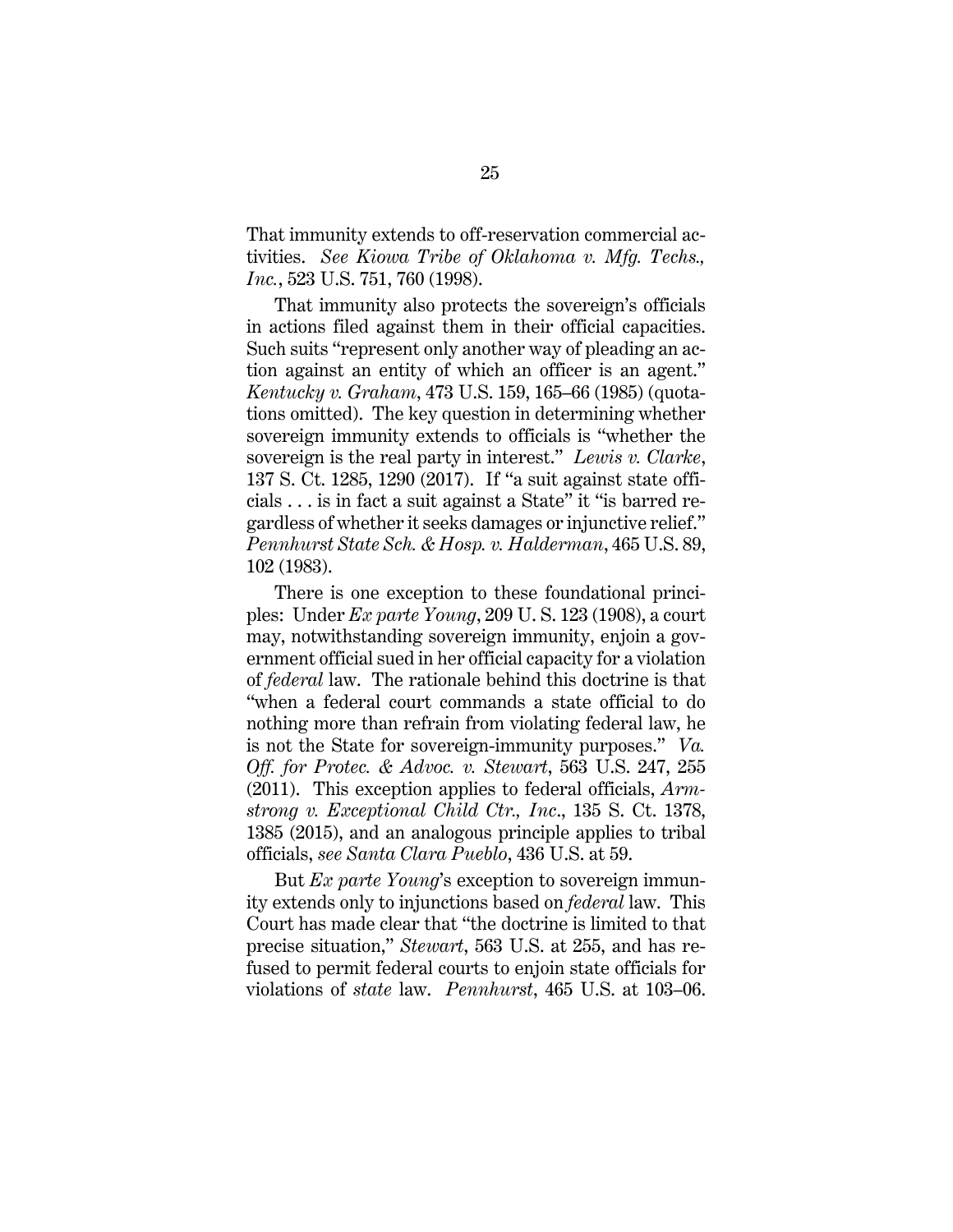Because such a suit "does not vindicate the supreme authority of federal law," the justifications for the *Ex parte Young* exception are absent. *Id.* at 106.

There is no dispute about the nature of Respondents' claims here: They are seeking to enjoin the Tribe, acting through its officials, from alleged violations of *state* law. There is also no suggestion that Congress authorized this claim. Under a straightforward application of precedent, sovereign immunity bars Respondents' suit.

2. This Court's decision in *Michigan v. Bay Mills Indian Community*, 572 U.S. 782 (2014), does not suggest otherwise.

*Bay Mills* addressed whether the State of Michigan could sue a tribe for opening a casino outside tribal lands, allegedly in violation of the Indian Gaming Regulatory Act (IGRA) and a compact between the state and the tribe. The Court held that the suit was barred by tribal sovereign immunity. *Id.* at 791. After reaching that holding, the Court observed that Michigan had other avenues for relief:

> Michigan could bring suit against tribal officials or employees (rather than the Tribe itself) seeking an injunction for, say, gambling without a license. *See* § 432.220; *see also* § 600.3801(1)(a) (West 2013) (designating illegal gambling facilities as public nuisances). As this Court has stated before, analogizing to *Ex parte Young*, 209 U.S. 123, 28 S.Ct. 441, 52 L.Ed. 714 (1908), tribal immunity does not bar such a suit for injunctive relief against *individuals*, including tribal officers, responsible for unlawful conduct. *See Santa Clara Pueblo*, 436 U.S., at 59.

*Id.* at 796.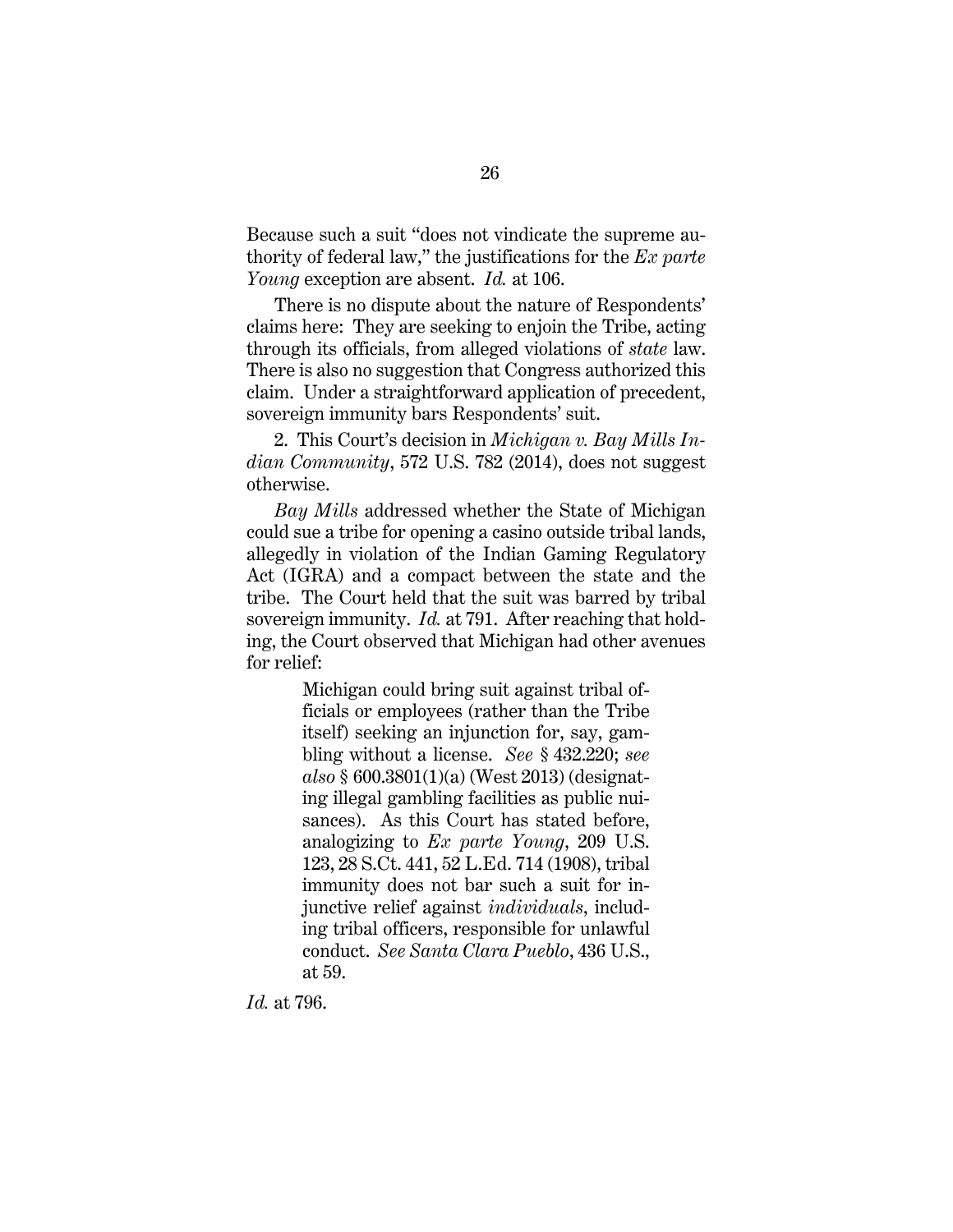This passage is most naturally understood as dicta it came after the Court had already announced its ruling based on the text of IGRA. But more importantly, it is best read as being completely consistent with this Court's longstanding precedents. Tribal officials can be sued in their official capacity for violations of federal law (hence the citations to *Ex parte Young* and *Santa Clara Pueblo*). Those officials can also be sued in their individual capacities for conduct that does not implicate their official functions (hence the Court's emphasis on word "individuals").

Following this logic, the Utah Supreme Court has held that *Ex parte Young*'s exception to sovereign immunity for official-capacity suits extends only to federal law. In *Harvey v. Ute Indian Tribe of Uintah & Ouray Reservation*, 416 P.3d 401 (Utah 2017), the plaintiff sued a tribe and its officials, contending that the tribe had exceeded its jurisdiction and had violated state law. The Utah Supreme Court held that because "*Ex parte Young* only applies when bringing a claim under *federal* law," *id.* at 415, sovereign immunity barred claims based on tribal law and state law against the official-capacity defendants. *See id.* at 416 ("[A]ny claim that the tribal officials, in their official capacities, exceeded the authority granted to them by the tribe is not subject to *Ex parte Young* and is barred under sovereign immunity, along with the rest of Harvey's state law claims.  $\dots$ ").<sup>[5](#page-35-0)</sup>

The Fourth Circuit, like the Second Circuit before it, reached the opposite conclusion by importing great and hidden meaning into the passage excerpted above. Specifically, those courts understood the passage—really,

<span id="page-35-0"></span><sup>5</sup> *See also Salt River Project Agr. Imp. & Power Dist. v. Lee*, 672 F.3d 1176, 1181–82 (9th Cir. 2012) (holding that an official-capacity suit against tribal officials could proceed because the plaintiffs alleged violations of federal law).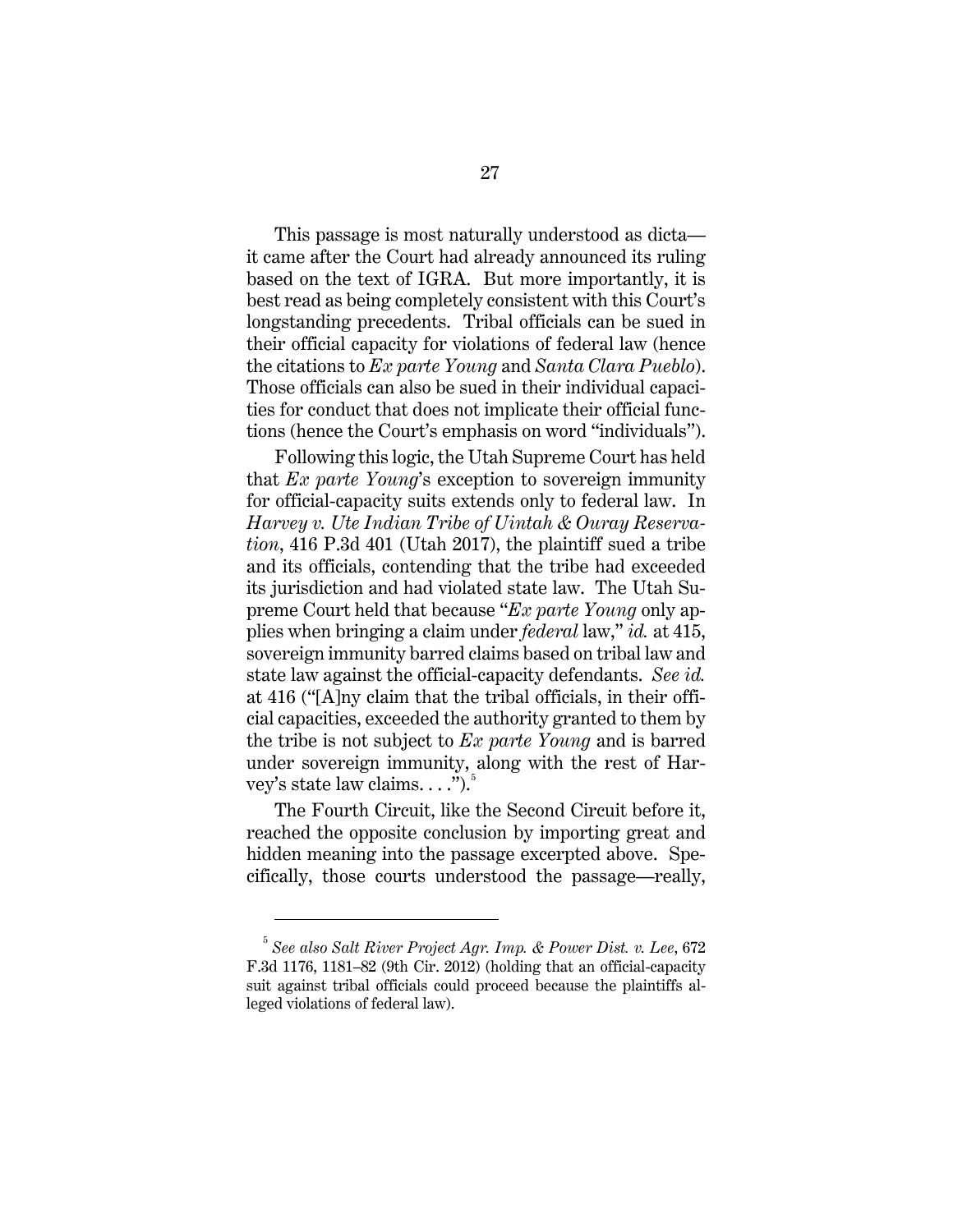just its citation to state law—as "bless[ing] *Ex parte Young*-by-analogy suits against tribal officials for violations of state law." Pet. App. 43a (quoting *Gingras*, 922 F.3d at 121).

This case presents an exceptional vehicle to resolve this division. The courts below squarely addressed the issue, and the remaining claims against Petitioners would be barred if the ruling below were reversed.

3. The Court should also grant review because the Second and Fourth Circuit's approaches cannot be squared with this Court's sovereign immunity cases. This Court has expressly held that *Ex parte Young*'s rationale—and thus the rationale for avoiding sovereign immunity—falls away in suits against state officials that do not involve claims under federal law. *Pennhurst*, 465 U.S. at 103–06. None of this Court's precedents suggest a different rule for tribes. On the contrary, the Court has made clear that tribal and state officials should be treated similarly regarding sovereign immunity. *See, e.g.*, *Lewis*, 137 S. Ct. at 1291.

The cases *Bay Mills* cited are to the same effect. As noted above, *Santa Clara Pueblo* involved a straightforward application of *Ex parte Young*. The plaintiff sought to enjoin a tribe's governor for a claimed violation of the Indian Civil Rights Act of 1968, 25 U.S.C. §§ 1301–1303. *Santa Clara Pueblo*, 436 U.S. at 51, 59. All agree that *Ex parte Young* provides an exception to sovereign immunity for alleged violations of federal law.

*Bay Mills* also cited *Wagnon v. Prairie Band Potawatomi Nation*, 546 U.S. 95 (2005), for the proposition that "'Indians going beyond reservation boundaries' are subject to any generally applicable state law." *Bay Mills*, 572 U.S. at 795 (quoting *Wagnon*, 546 U.S. at 113). But that observation has always been understood to apply to *non-official* conduct by tribal members. The facts of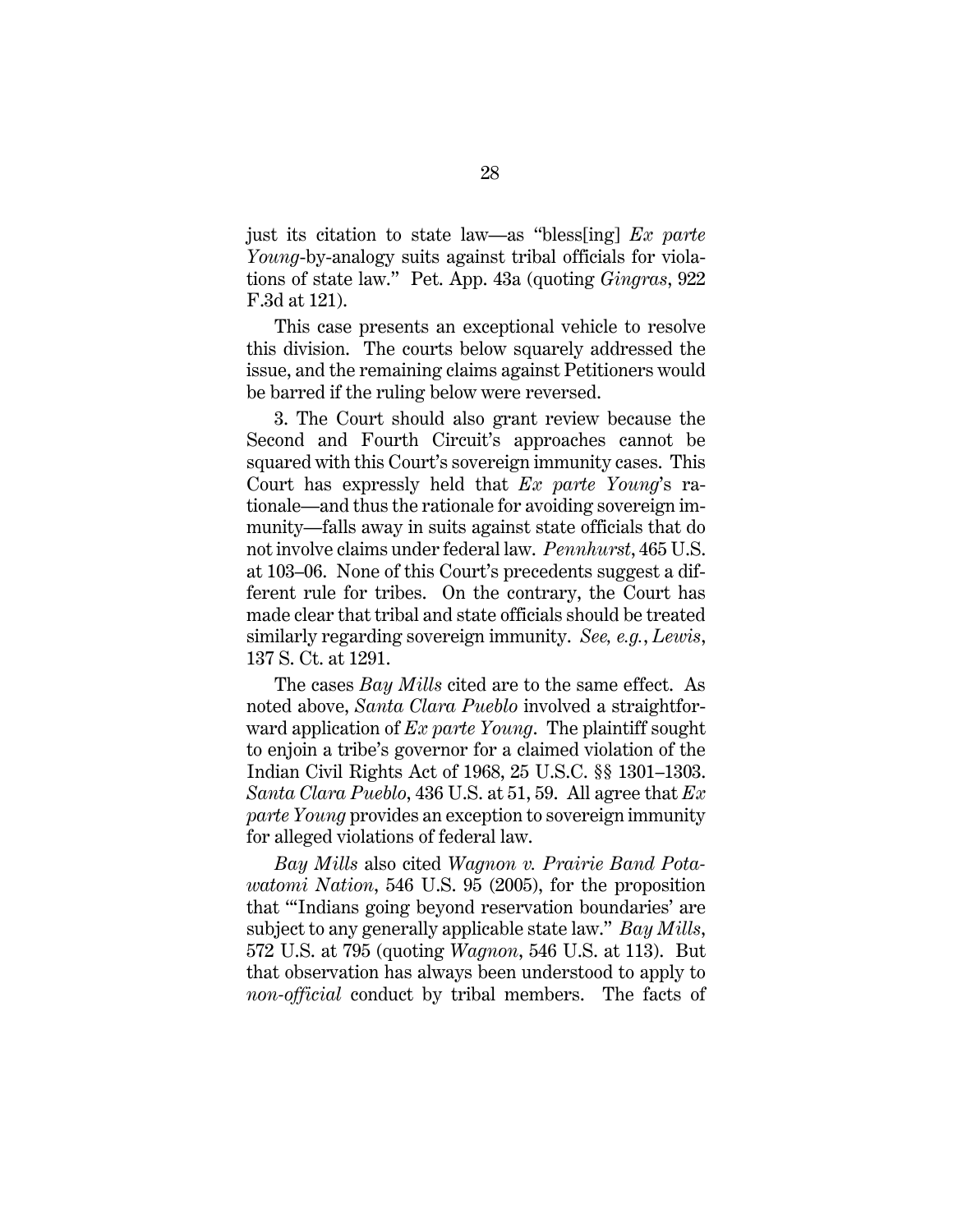*Wagnon* confirm the point: That case did not involve any tribal officials, but addressed whether Kansas could apply a state tax to the receipt of fuel by non-tribal distributors who subsequently delivered the fuel to tribal lands. 546 U.S. at 99. Further, the specific line *Bay Mills* quoted addressed whether States can exercise their tax authority outside tribal lands—not whether private plaintiffs can seek to bind tribal governments to the law of co-equal sovereigns. *Id.* at 113.<sup>[6](#page-37-0)</sup>

4. The lack of precedent for the Second and Fourth Circuit's rulings underscores their most remarkable feature. On their account, this Court's citation of Michigan state law in the passage of *Bay Mills* quoted above had the effect of overruling or undermining multiple different lines of precedent, including *Bay Mills* itself (which reaffirmed that only Congress can abrogate tribal sovereign immunity), and *Pennhurst*'s explanation of the limits on *Ex parte Young*. It is impossible to fathom that this Court intended to change sovereign immunity law so dramatically in such an oblique fashion.

<span id="page-37-0"></span><sup>6</sup> This Court's decision in *Puyallup Tribe v. Washington Department of Game*, 433 U.S. 165 (1977)—which was cited in *Santa Clara Pueblo*, 436 U.S. at 59—confirms the point. In *Puyallup*, the State of Washington's Department of Game sought to enjoin a tribe, as well as individual tribe members, from violating the state's fishing conservation laws. 433 U.S. at 168. The Court noted that one of the petitioners "appear[ed] in her capacity as chairwoman of the Puyallup Tribal Council" and thus decided to "*treat this case as though the Tribe itself is the only petitioner* in this Court." *Id.* at 170 n.7 (emphasis added). The Court then held that sovereign immunity prohibited the suit. *Id.* at 173. That observation and holding would make no sense if the Court believed that there was a distinction, for sovereign immunity purposes, between suits against a tribe and suits against tribal officials acting in their official capacities.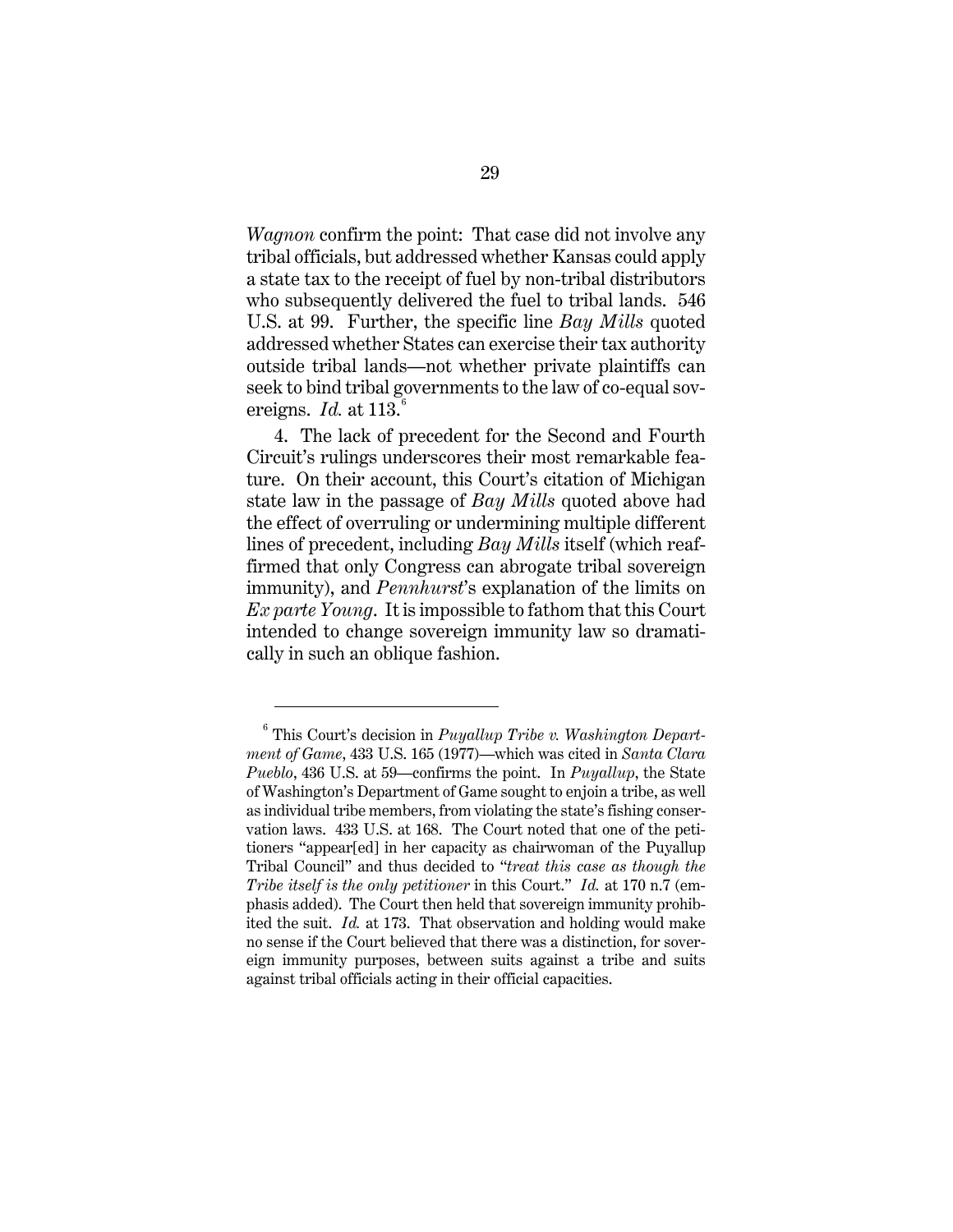That is particularly so because the Fourth Circuit's ruling has deeply troubling consequences for all sovereigns. As noted above, *Pennhurst* established that federal courts may not enjoin state officers from violations of state law. The court below cabined that rule to alleged violations of the laws of an officer's *own* state, Pet. App. 46a—a ruling that cannot be limited in any principled fashion to Indian tribes alone. *See Lewis*, 137 S. Ct. at 1291; *Bay Mills*, 572 U.S. at 807 (Sotomayor, J., concurring) ("[D]isparate treatment of these two classes of domestic sovereigns would hardly signal the Federal Government's respect for tribal sovereignty.").

The Fourth Circuit's logic would thus suggest that a federal court could enjoin one state's officials from violating a different state's laws. Could a University of Texas student taking online classes enjoin Texas state officials based on Massachusetts anti-discrimination laws? Could that same student sue under Massachusetts lending laws to enjoin collection on a student loan issued by the Texas Higher Education Coordinating Board? The Fourth Circuit's approach would permit these suits and many others. That result would not respect "[e]ach State's equal dignity and sovereignty under the Constitution." *Fran. Tax Bd. of Cal. v. Hyatt*, 139 S. Ct. 1485, 1497 (2019).

That result would also severely complicate relationships among sovereigns. Interjurisdictional disputes often arise between sovereigns. Sometimes they result in litigation, but other times, they result in mutual understandings based on the need to account for the interests of all the sovereign's citizens. The Tribe, for example, has entered a Memorandum of Understanding with the government of New Mexico to iron out in advance jurisdictional issues created by the rise of e-commerce, and continually works to negotiate similar arrangements with other co-sovereign states. C.A. App. 141. Private plaintiffs need not consider comity or related interests, and the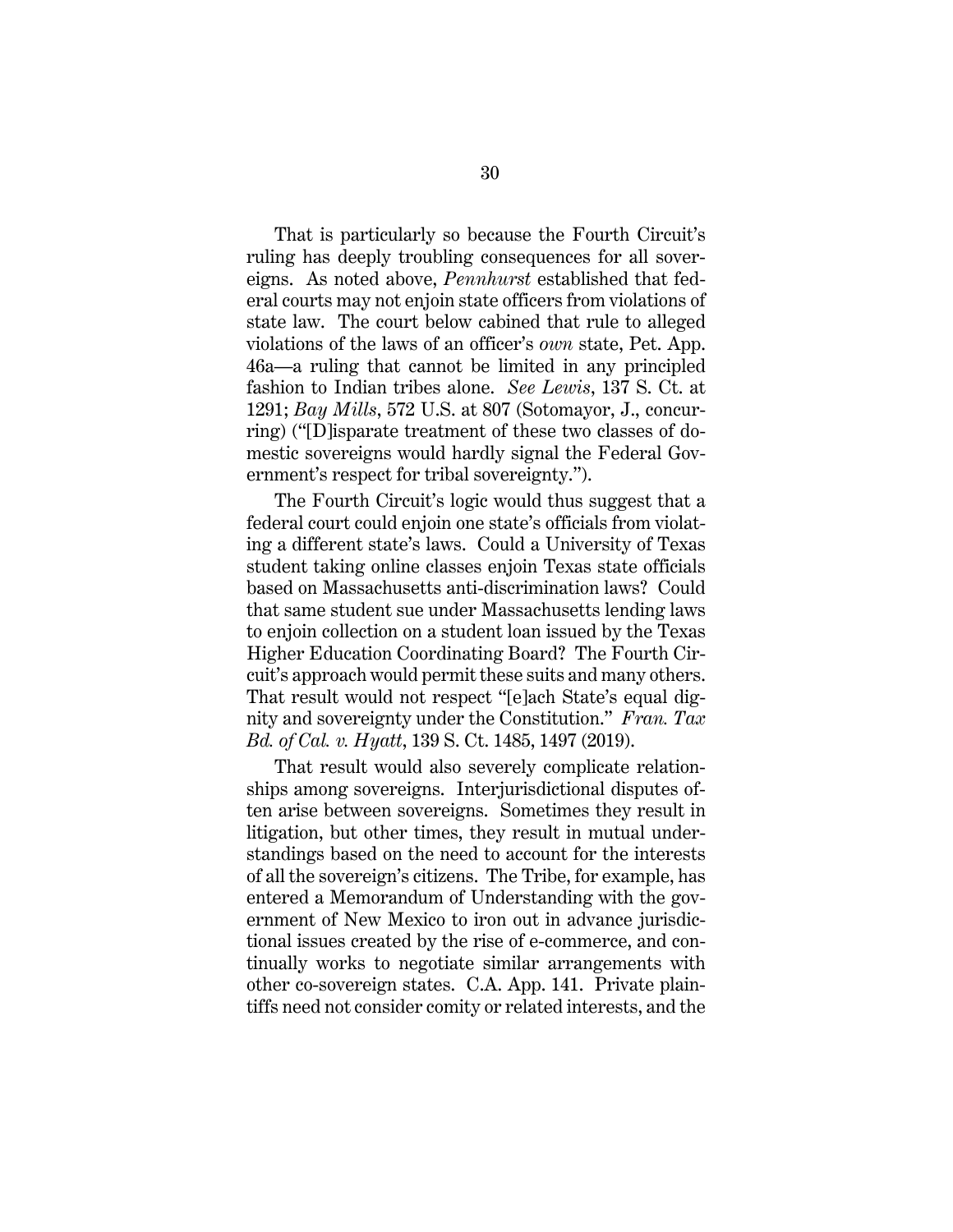lawsuits they bring can impede productive intergovernmental relationships.

Even looking through just the tribal lens, the opinion below has massive adverse consequences. Tribes throughout the country—particularly those in remote locations with limited land bases, like the Habematolel Pomo—have increasingly turned to e-commerce as a lifeline to provide for their people and to reduce reliance on federal aid. The ruling below would preclude tribes from taking this approach by subjecting their officials to injunctions under fifty different states' laws. It also dissuades tribal members from seeking office out of fear of becoming parties to endless litigation. The Fourth Circuit permitted these outcomes not just in the absence of any Congressional authorization, but also in the face of Congress's efforts to encourage tribes to pursue political and economic self-determination. *See* 25 U.S.C. § 4301.

If this Court is willing to sanction such extraordinary outcomes, it should do so by confronting the issue headon, rather than allowing lower courts to erode sovereign immunity by parsing citations in an opinion that affirmed basic immunity principles.

# **CONCLUSION**

The petition for a writ of certiorari should be granted.